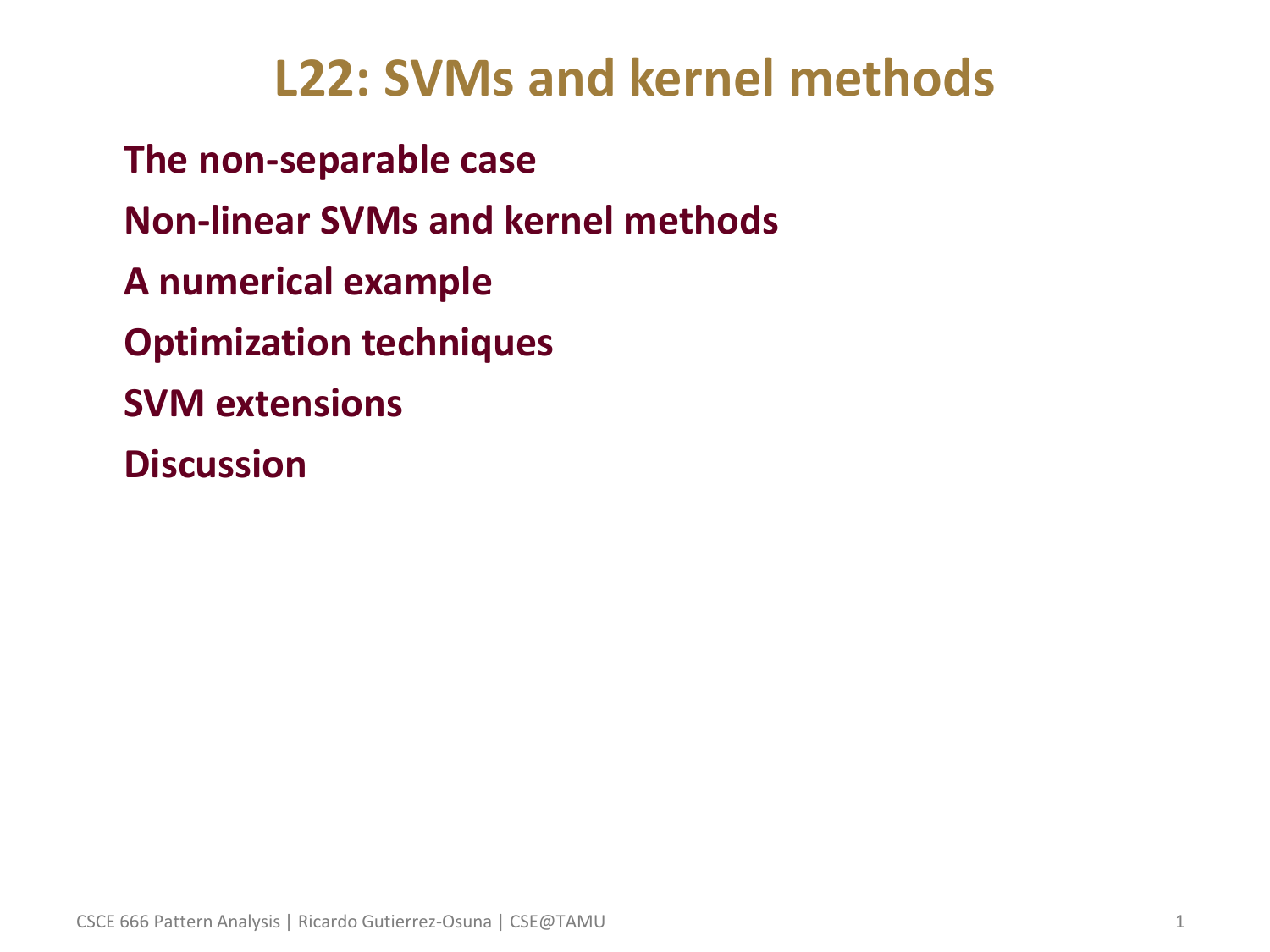## **The non-separable case**

## • **The previous lecture focused on linearly separable problems**

– In this lecture we will see how SVMs can be modified to handle datasets that are not linearly separable

## • **Solution**

- The solution for the non-separable case is to introduce slack variables  $\xi_i$  that relax the constraints of the canonical hyperplane equation  $y_i(w^T x_i + b) \ge 1 - \xi_i \quad \forall i = 1..N$
- The slack variables measure deviation from the ideal condition
	- For $0 \leq \xi \leq 1$ , the data point falls on the right side of the separating hyperplane but within the region of maximum margin
	- For  $\xi > 1$ , the data point falls on the wrong side of the separating hyperplane

[Cherkassky and Mulier, 1998; Haykin, 1999]

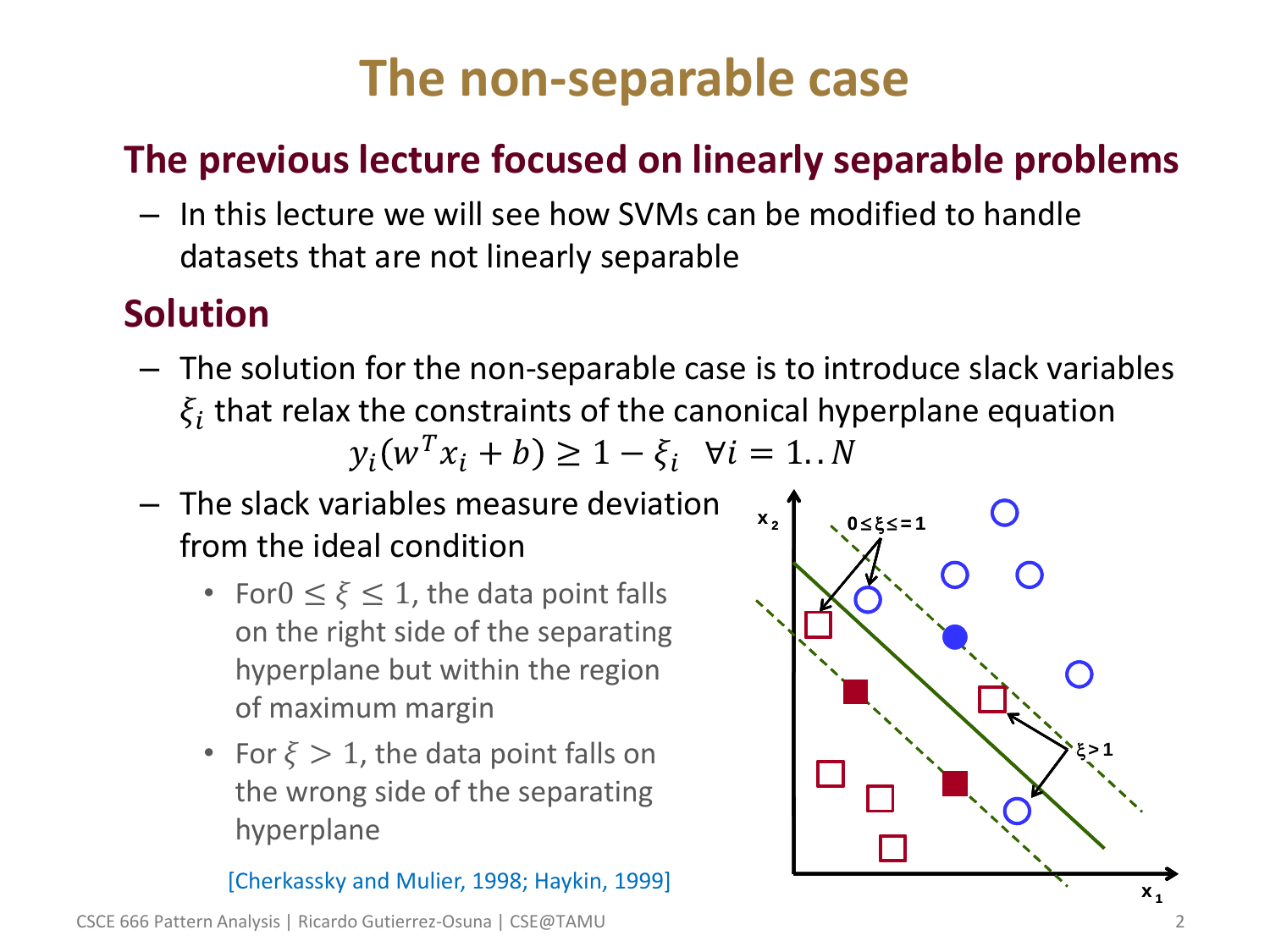## **The non-separable case**

## • **How does the optimization problem change with the introduction of slack variables?**

- Our goal is to find a hyperplane with minimum misclassification rate
- This may be achieved by minimizing the following objective function

$$
\Theta(\xi) = \sum_{i=1}^{N} I(\xi_i - 1) \quad \text{where} \quad I(\xi_i) = \begin{cases} 0; & \xi \le 0 \\ 1; & \xi > 0 \end{cases}
$$

- subject to the constraints on  $||w||^2$  and the perceptron equation
- $\Theta(\xi)$  represents the total number of misclassified samples
- Unfortunately, minimization of  $\Theta(\xi)$  is a difficult combinatorial problem (NP-complete) due to the non-linearity of the indicator function  $I(\xi_i)$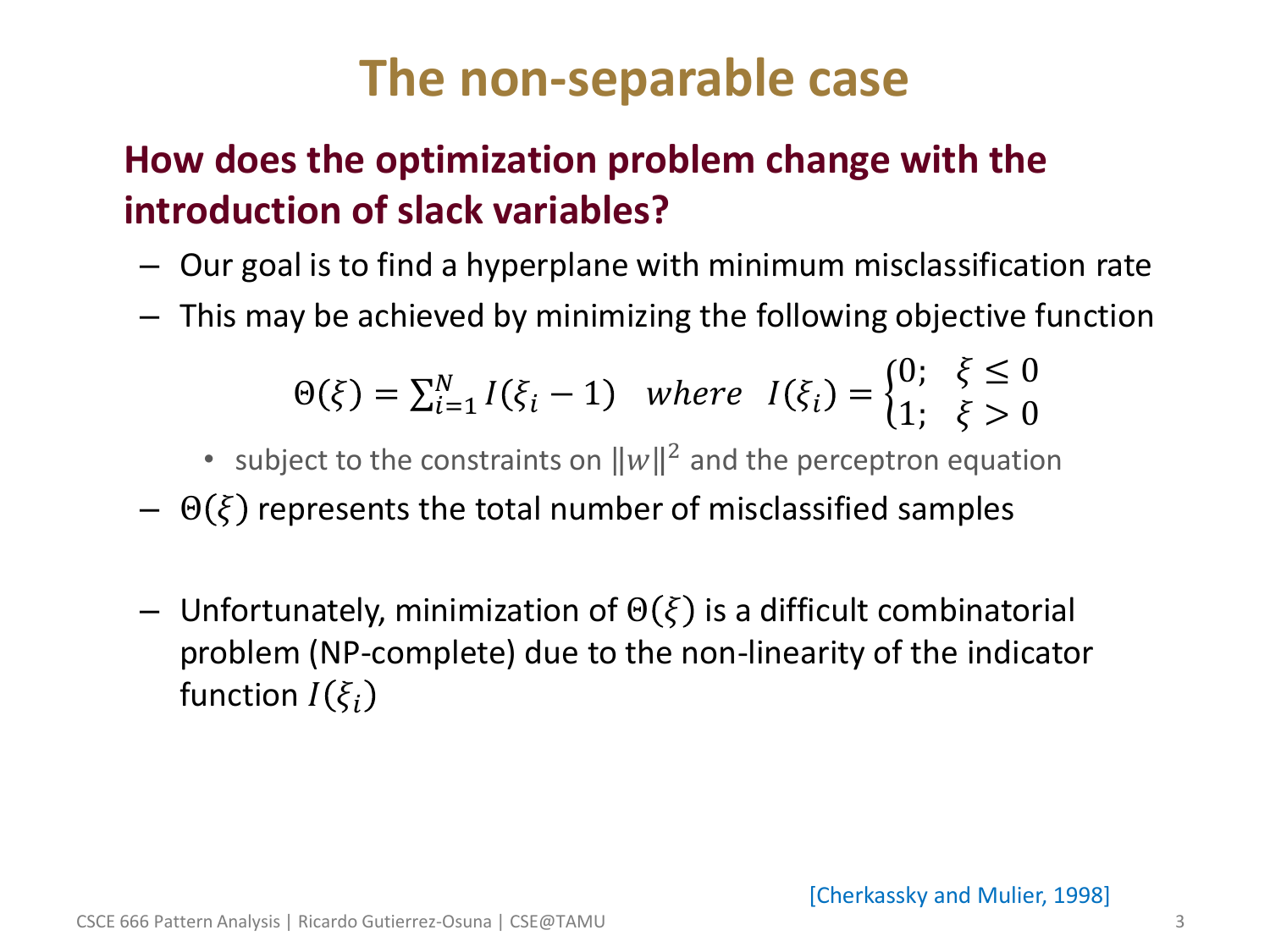– Instead, we approximate  $\Theta(\xi)$  by

$$
\Theta'(\xi) = \sum_{i=1}^N \xi_i
$$

– which is an upper bound on the number of misclassifications, and minimize the joint objective function

$$
J(w,\xi) = \frac{1}{2} ||w||^2 + C \sum_{i=1}^{N} \xi_i
$$
  
- subject to 
$$
\begin{cases} y_i(w^T x_i + b) \ge 1 - \xi_i & \forall i \\ \xi_i \ge 0 & \forall i \end{cases}
$$

### • **Interpretation of C**

- Parameter C represents a trade-off between misclassification and capacity
	- Large values of C favor solutions with few misclassification errors
	- Small values of C denote a preference towards low-complexity solutions
- Therefore, this parameter can be viewed as a regularization parameter (recall ridge-regression in L17), the difference being that the minimization problem is now subject to constraints
- A suitable value for C is typically determined through cross-validation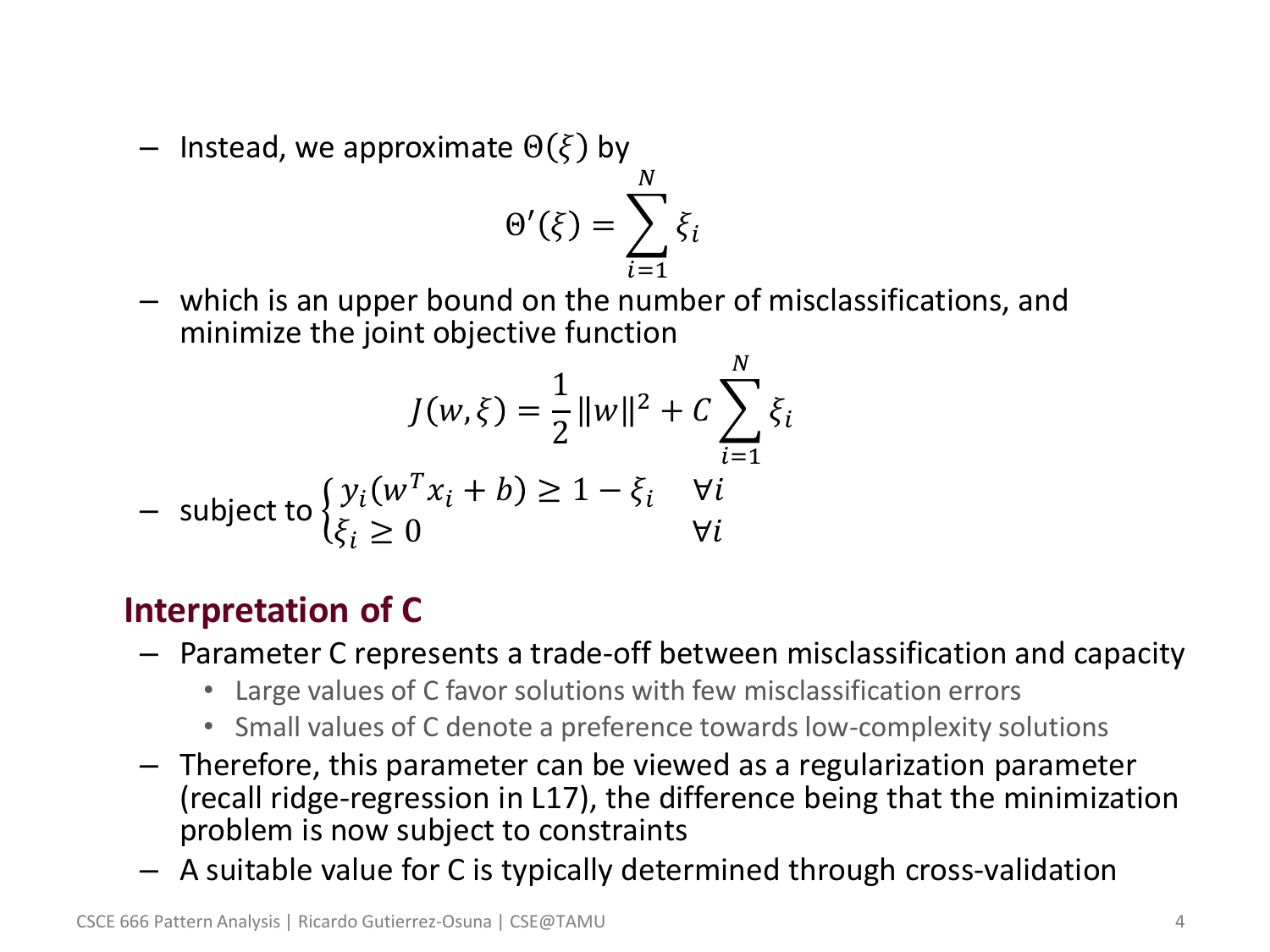#### • **Solution**

– Using a procedure similar to the one in L21, we can derive the dual problem as

$$
L_D(\alpha) = \sum_{i=1}^N \alpha_i - \frac{1}{2} \sum_{i=1}^N \sum_{j=1}^N \alpha_i \alpha_j y_i y_j x_i^T x_j
$$

– subject to the constraints

$$
\begin{cases} \sum_{i=1}^{N} \alpha_i y_i = 0\\ 0 \le \alpha_i \le C \quad i = 1 \dots N \end{cases}
$$

#### • **Comments**

- Notice that neither the slack variables nor their associated Lagrange multipliers appear in the formulation of the dual problem
- Therefore, this represents the same optimization problem as the linearly separable case, with the exception that the constraints  $\alpha_i \geq 0$  have been replaced by the more restrictive constraints  $0 \leq \alpha_i \leq C$ 
	- The optimum solution for the weight vector remains the same:

$$
w = \sum_{i=1}^{N} \alpha_i y_i x_i
$$

• and the bias can be found by choosing a training point for which  $0 < \alpha_i < C$  ( $\xi_i = 0$ ), and solving the KKT condition:

$$
\alpha_i[y_i(w^T x_i + b) - 1 + \xi_i] = 0
$$

#### [Cherkassky and Mulier, 1998; Haykin, 1999]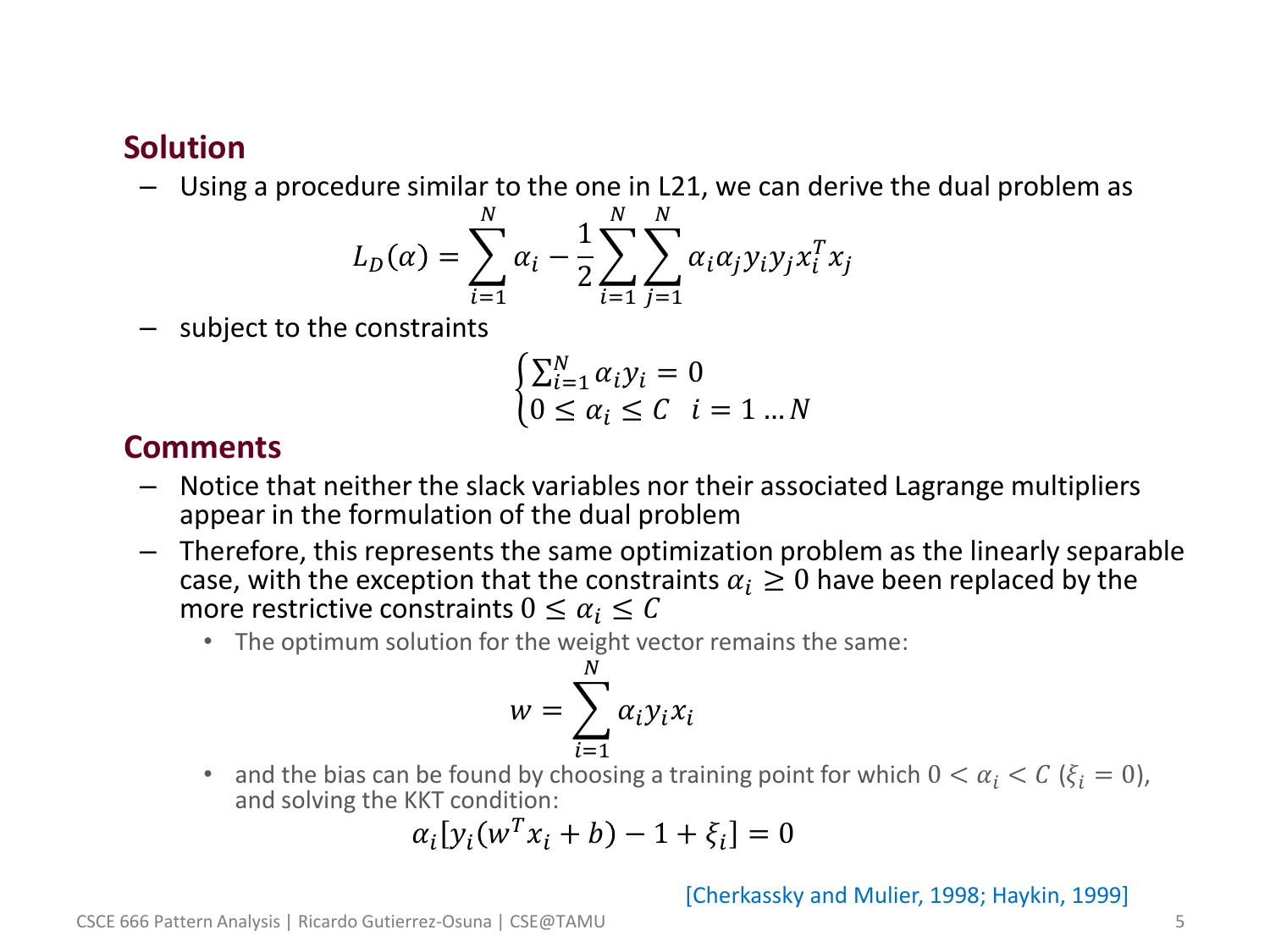## **Non-linear SVMs**

## • **Cover's theorem on the separability of patterns**

- "*A complex pattern-classification problem cast in a high-dimensional space non-linearly is more likely to be linearly separable than in a lowdimensional space*"
- The power of SVMs resides in the fact that they represent a robust and efficient implementation of Cover's theorem
- SVMs operate in two stages
	- Perform a non-linear mapping of the feature vector x onto a highdimensional space that is hidden from the inputs or the outputs
	- Construct an optimal separating hyperplane in the high-dim space

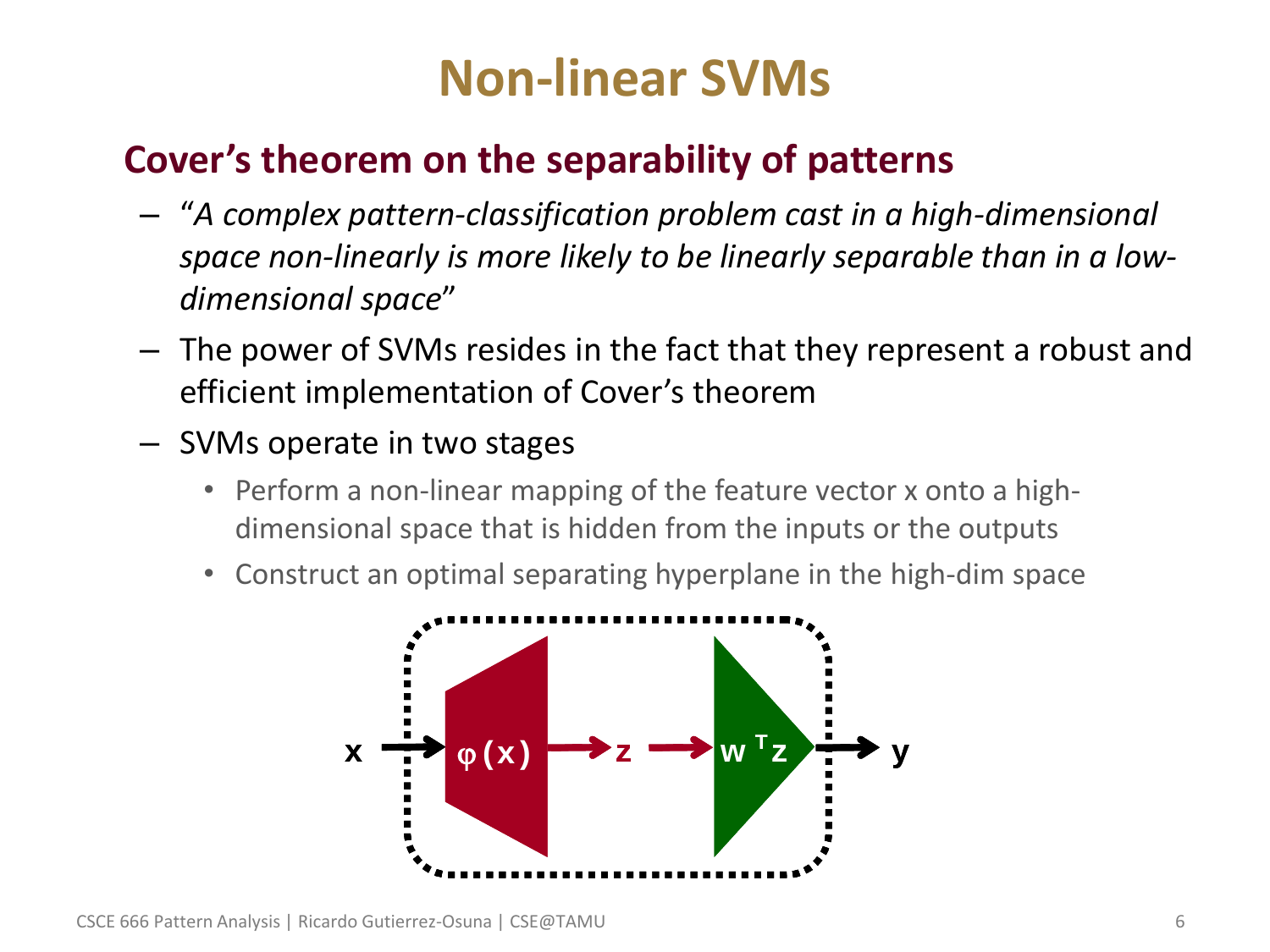

[Schölkopf, 2002 @; http://kernel-machines.org/]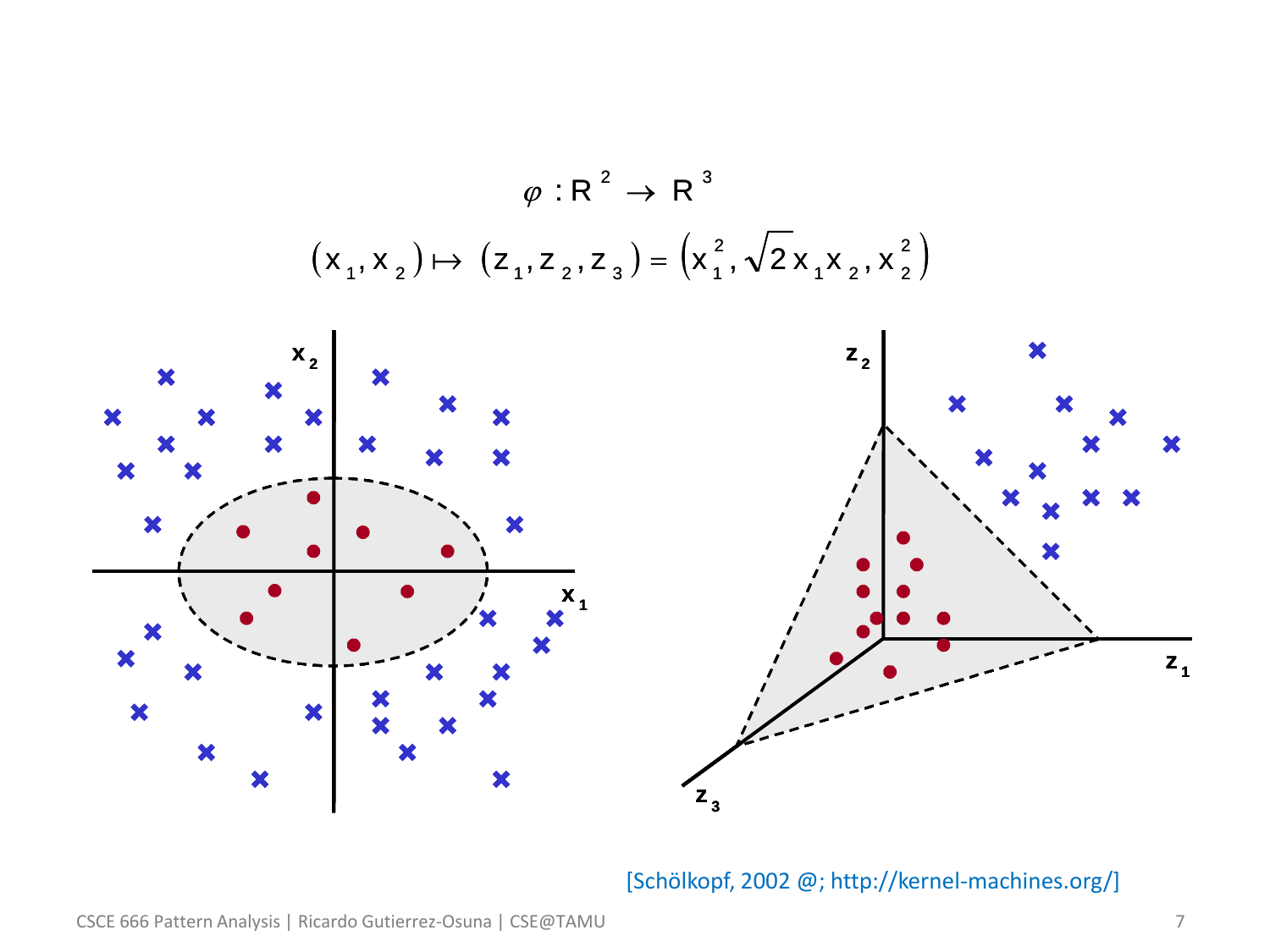### • **Naïve application of this concept by simply projecting to a highdimensional non-linear manifold has two major problems**

- **Statistical**: operation on high-dimensional spaces is ill-conditioned due to the "curse of dimensionality" and the subsequent risk of overfitting
- **Computational**: working in high-dim requires higher computational power, which poses limits on the size of the problems that can be tackled

### • **SVMs bypass these two problems in a robust and efficient manner**

- First, generalization capabilities in the high-dimensional manifold are ensured by enforcing a **largest margin** classifier
	- Recall that generalization in SVMs is strictly a function of the margin (or the VC dimension), regardless of the dimensionality of the feature space
- Second, projection onto a high-dimensional manifold is only **implicit** 
	- Recall that the SVM solution depends only on the dot product  $\langle x_i, x_j \rangle$  between training examples
	- Therefore, operations in high-dim space  $\varphi(x)$  do not have to be performed explicitly if we find a function  $K(x_i, x_j)$  such that  $K\big(x_i, x_j\big) = \big\langle \varphi(x_i), \varphi\big(x_j\big) \big\rangle$
	- $K(x_i, x_j)$  is called a **kernel** function in SVM terminology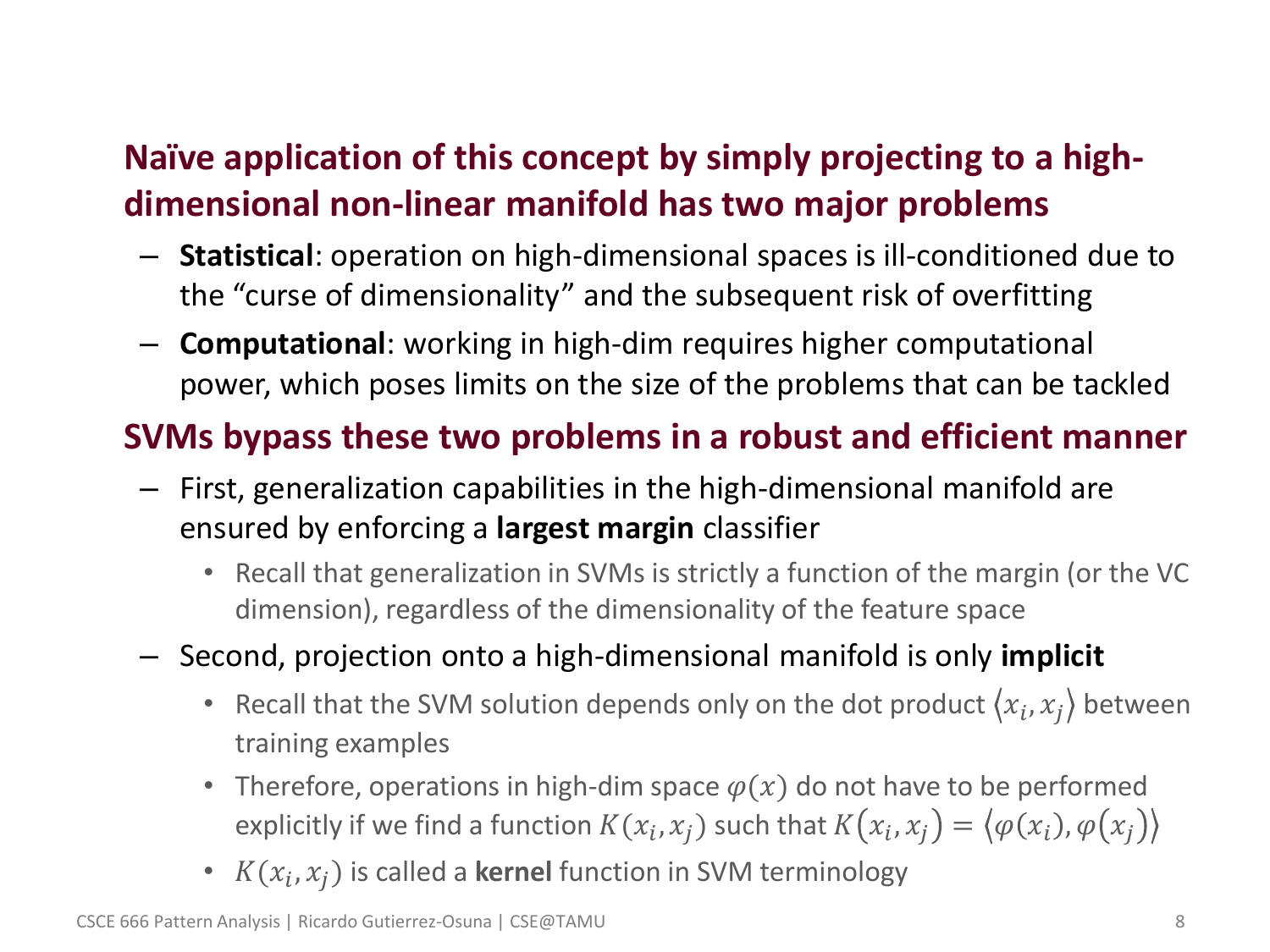## **Implicit mappings: an example**

## **Consider a pattern recognition problem in**  $R^2$

- $-$  Assume we choose a kernel function  $K\big(x_i, x_j\big) = \big(x_i^T x_j\big)$ 2
- $-$  Our goal is to find a non-linear projection  $\varphi(x)$  such that  $\big( x_i^T x_j$ 2 =  $\varphi^{T}(x_i)\varphi(x_j)$
- $-$  Performing the expansion of  $K(x_i, x_j)$

$$
K(x_i, x_j) = (x_i^T x_j)^2 = ((x_{1,1}, x_{1,2})^T (x_{2,1}, x_{2,2}))^2 = (x_{1,1} x_{2,1} + x_{1,2} x_{2,2})^2
$$
  
=  $x_{1,1}^2 x_{2,1}^2 + 2x_{1,1} x_{2,1} x_{1,2} x_{2,2} + x_{1,2}^2 x_{2,2}^2$   
=  $(x_{1,1}^2, \sqrt{2}x_{1,1} x_{1,2}, x_{1,2}^2)^T (x_{2,1}^2, \sqrt{2}x_{2,1} x_{2,2}, x_{2,2}^2)$ 

• where  $x_{i,k}$  denotes the  $k^{th}$  coordinate of example  $x_i$ 

 $-$  So in using the kernel  $K\big(x_i, x_j\big) = \big(x_i^T x_j\big)$ 2 , we are implicitly operating on a higher-dimensional non-linear manifold defined by

$$
\varphi(x_i) = \left[x_{i,1}^2, \sqrt{2}x_{i,1}x_{i,2}, x_{i,2}^2\right]^T
$$

 $-$  Notice that the inner product  $\varphi^T(x_i)\varphi(x_j)$  can be computed in  $R^2$  by means of the kernel  $\left(x_i^T x_j\right)$ 2 without ever having to project onto  $R^3!$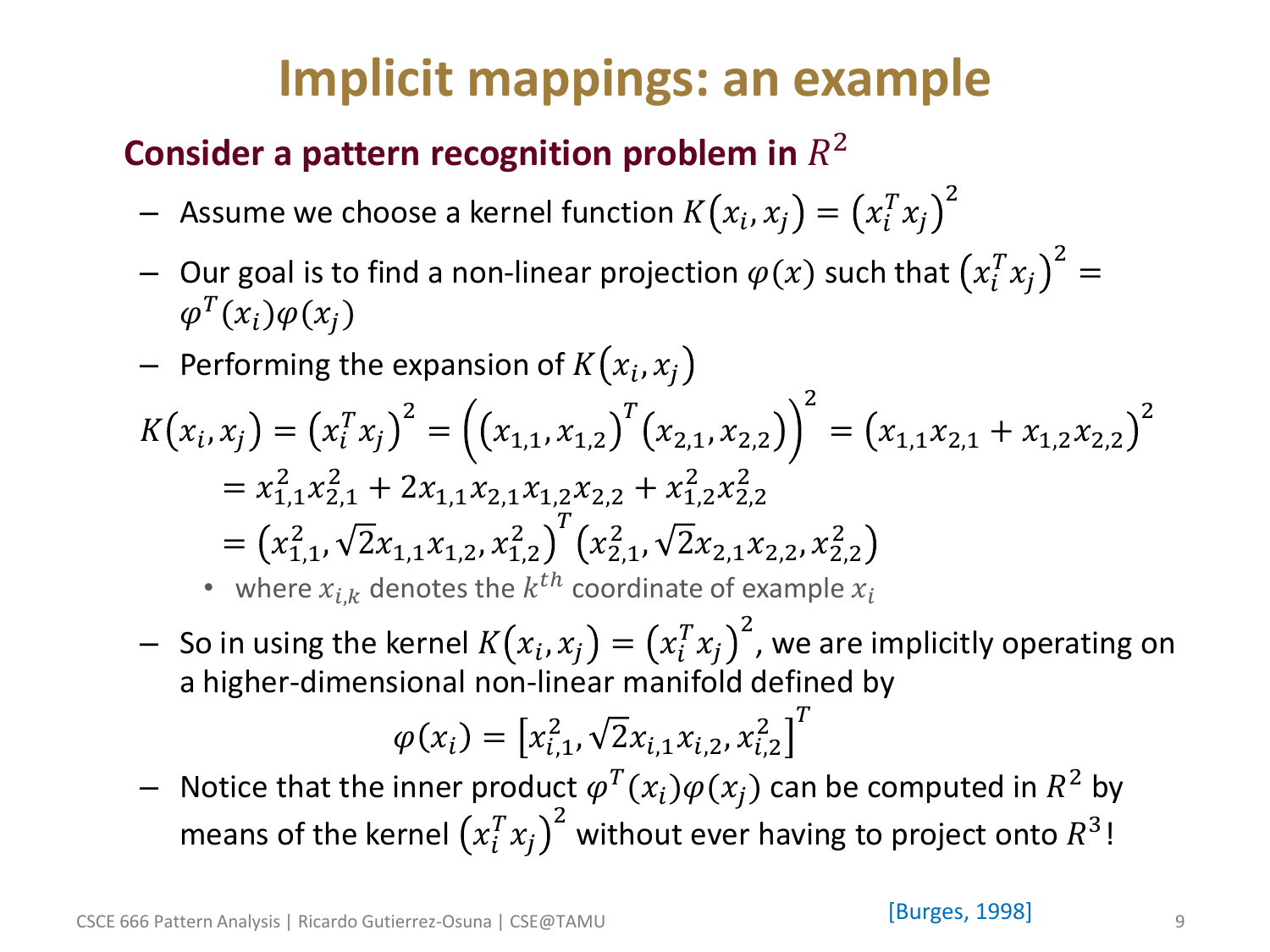## **Kernel methods**

### • **Let's now see how to put together all these concepts**

- $-$  Assume that our original feature vector  $x$  lives in a space  $R^D$
- We are interested in non-linearly projecting x onto a higher dimensional implicit space  $\varphi(x) \in R^{D1}$   $(D1 > D)$  where classes have a better chance of being linearly separable
	- Notice that we are not guaranteeing linear separability, we are only saying that we have a better chance because of Cover's theorem
- $-$  The separating hyperplane in  $R^{D1}$  will be defined by

$$
\sum_{j=1}^{D1} w_j \varphi_j(x) + b = 0
$$

- $-$  To eliminate the bias term b, let's augment the feature vector in the implicit space with a constant dimension  $\varphi_0(x) = 1$
- Using vector notation, the resulting hyperplane becomes  $w^T \varphi(x) = 0$
- From our previous results, the optimal (maximum margin) hyperplane in the implicit space is given by

$$
w = \sum_{i=1}^{N} \alpha_i y_i \varphi(x_i)
$$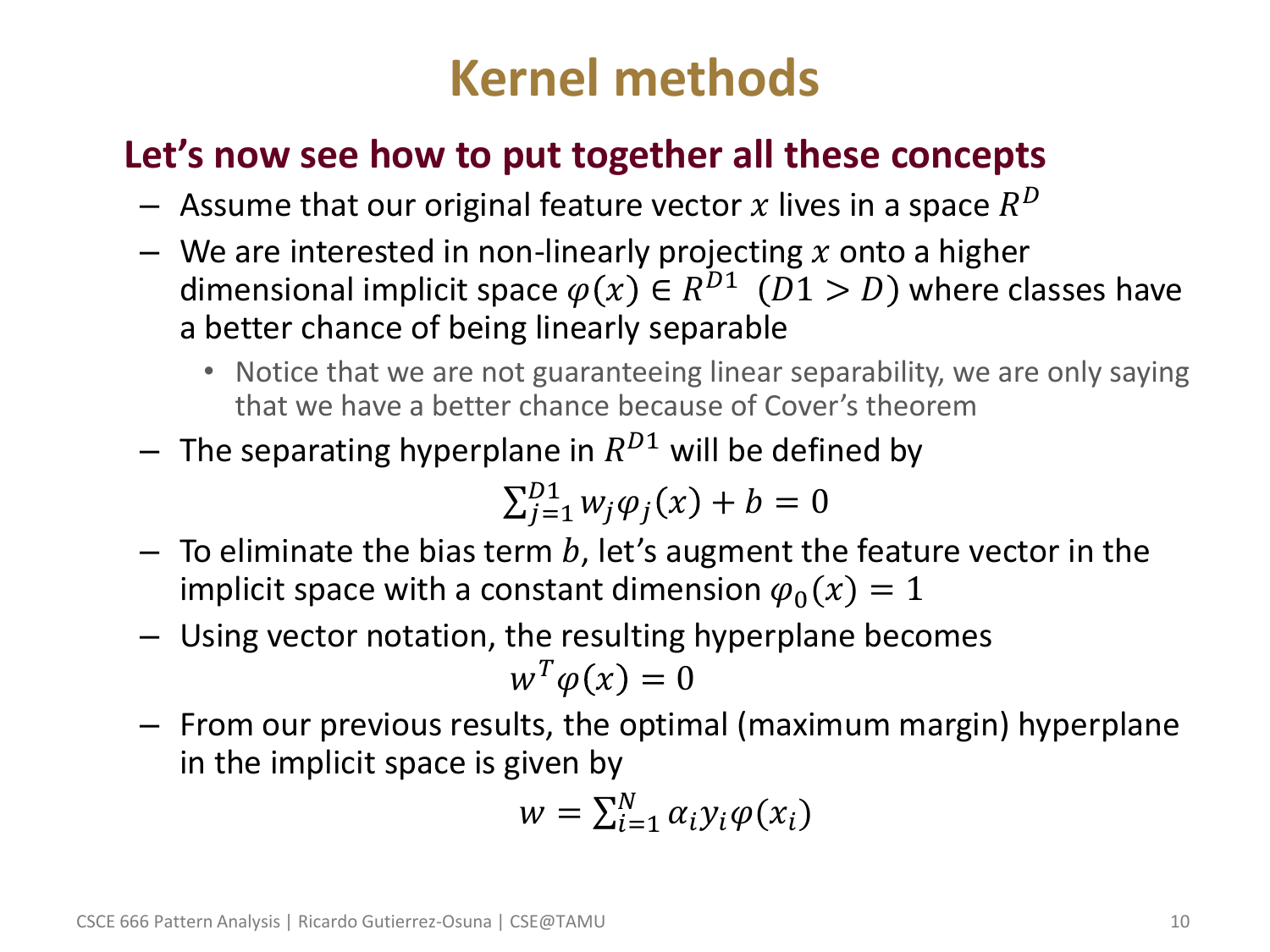– Merging this optimal weight vector with the hyperplane equation

$$
w^T \varphi(x) = 0
$$
  
\n
$$
\Rightarrow \left(\sum_{i=1}^N \alpha_i y_i \varphi(x_i)\right)^T \varphi(x) = 0
$$
  
\n
$$
\Rightarrow \sum_{i=1}^N \alpha_i y_i \varphi(x_i)^T \varphi(x) = 0
$$

 $-$  and, since  $\varphi^T(x_i) \varphi \big( x_j \big) = K\big( x_i, x_j \big)$ , the optimal hyperplane becomes  $\sum_{i=1}^N \alpha_i y_i K(x_i, x) = 0$  $i=1$ 

 $-$  Therefore, classification of an unknown example x is performed by computing the weighted sum of the kernel function with respect to the support vectors  $x_i$  (remember that only the support vectors have non-zero dual variables  $\alpha_i$ )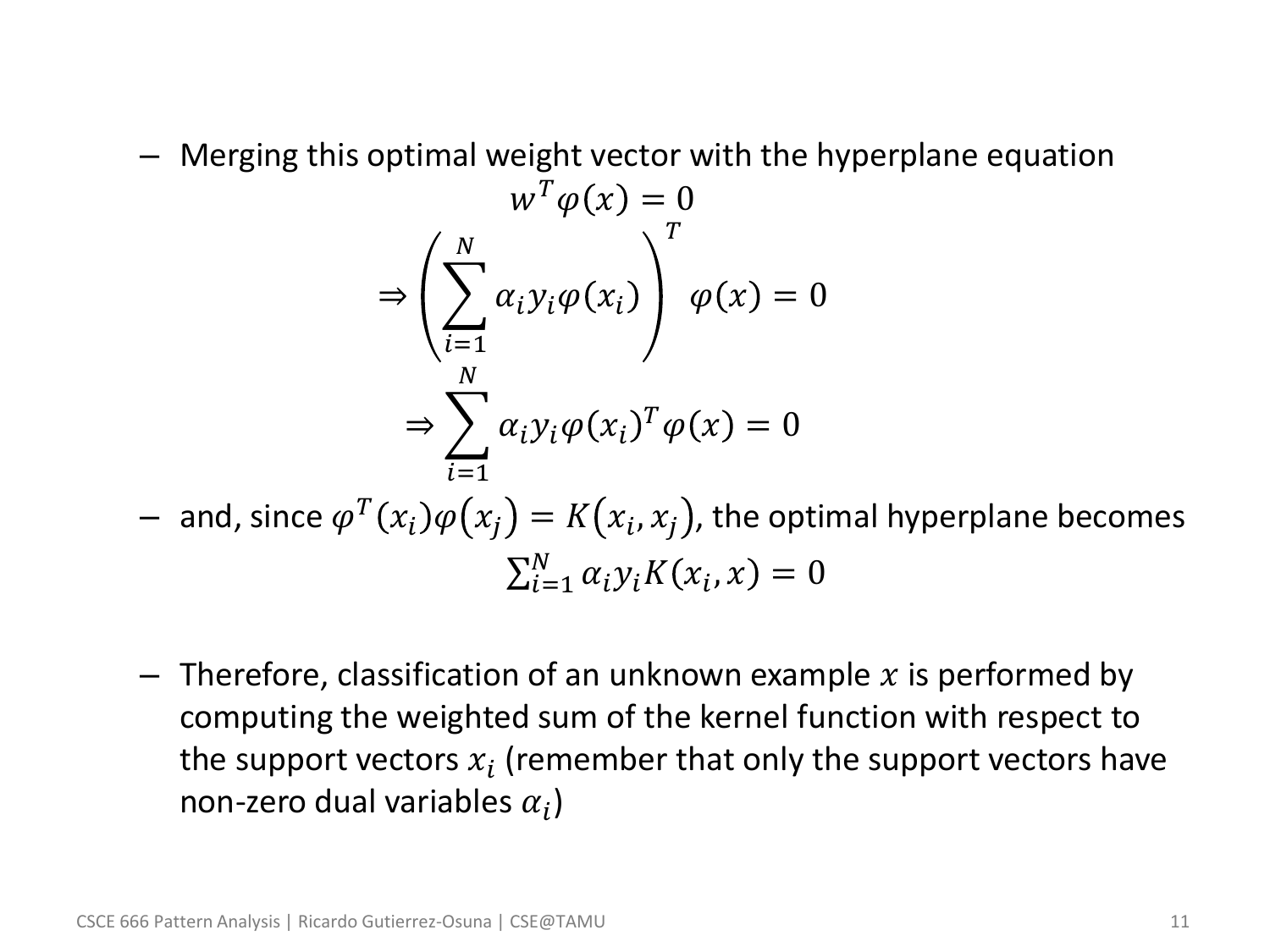## How do we compute dual variables  $\alpha_i$  in the implicit space?

- Very simple: we use the same optimization problem as before, and replace the dot product  $\varphi^T(x_i) \varphi(x_j)$  with the kernel  $K\big(x_i, x_j\big)$
- The Lagrangian dual problem for the non-linear SVM is simply

$$
L_D(\alpha) = \sum_{i=1}^N \alpha_i - \frac{1}{2} \sum_{i=1}^N \sum_{j=1}^N \alpha_i \alpha_j y_i y_j K(x_i^T, x_j)
$$

– subject to the constraints

$$
\begin{cases} \sum_{i=1}^{N} \alpha_i y_i = 0\\ 0 \le \alpha_i \le C \quad i = 1 \dots N \end{cases}
$$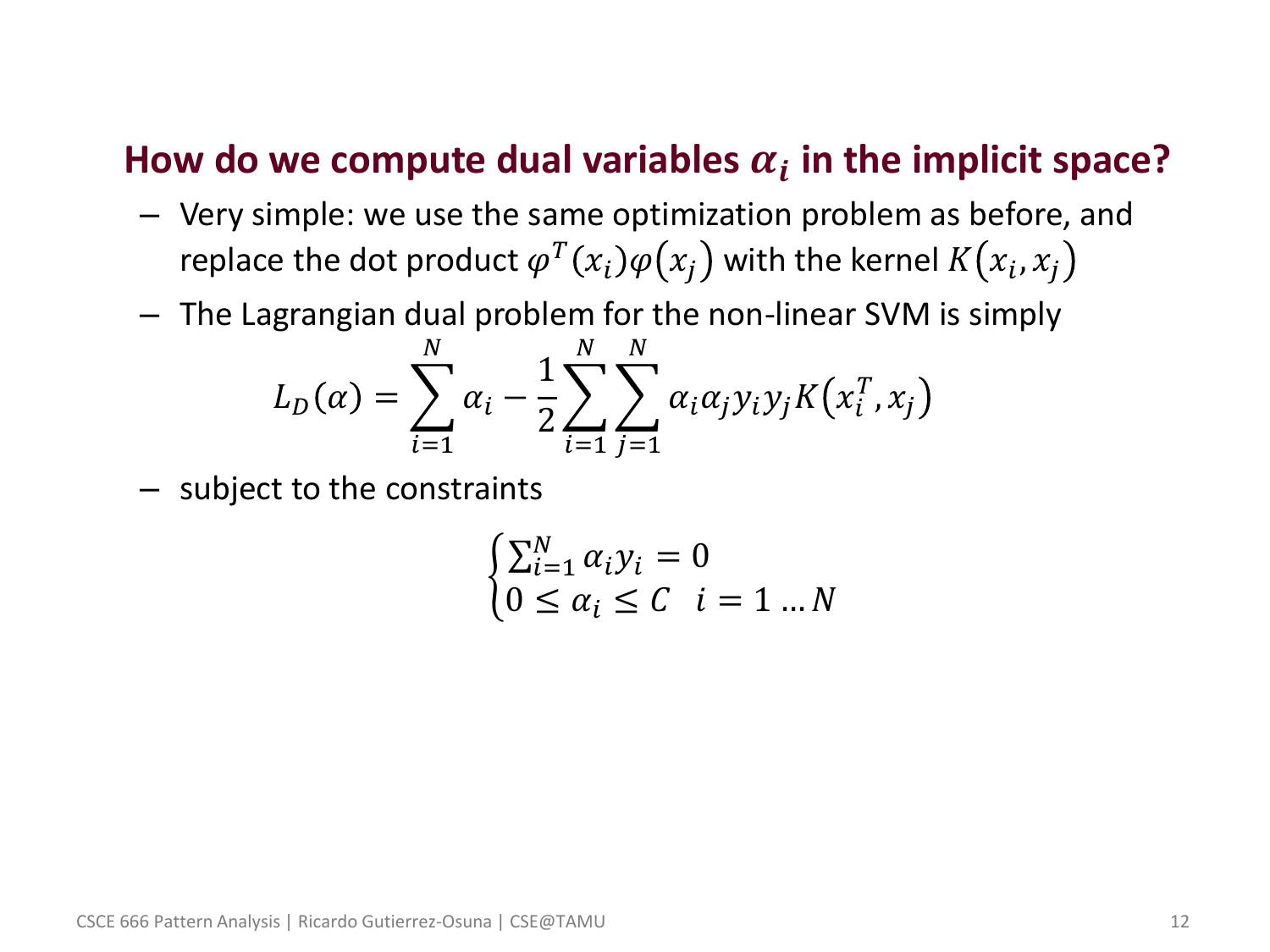### **How do we select the implicit mapping**  $\varphi(x)$ **?**

– As we saw in the example a few slides back, we will normally select a kernel function first, and then determine the implicit mapping  $\varphi(x)$ that it corresponds to

## Then, how do we select the kernel function  $K(x_i, x_j)$ ?

– We must select a kernel for which an implicit mapping exists, this is, a kernel that can be expressed as the dot-product of two vectors

## For which kernels  $K(x_i, x_j)$  does there exist an implicit **mapping**  $\boldsymbol{\varphi}(x)$ ?

– The answer is given by Mercer's Condition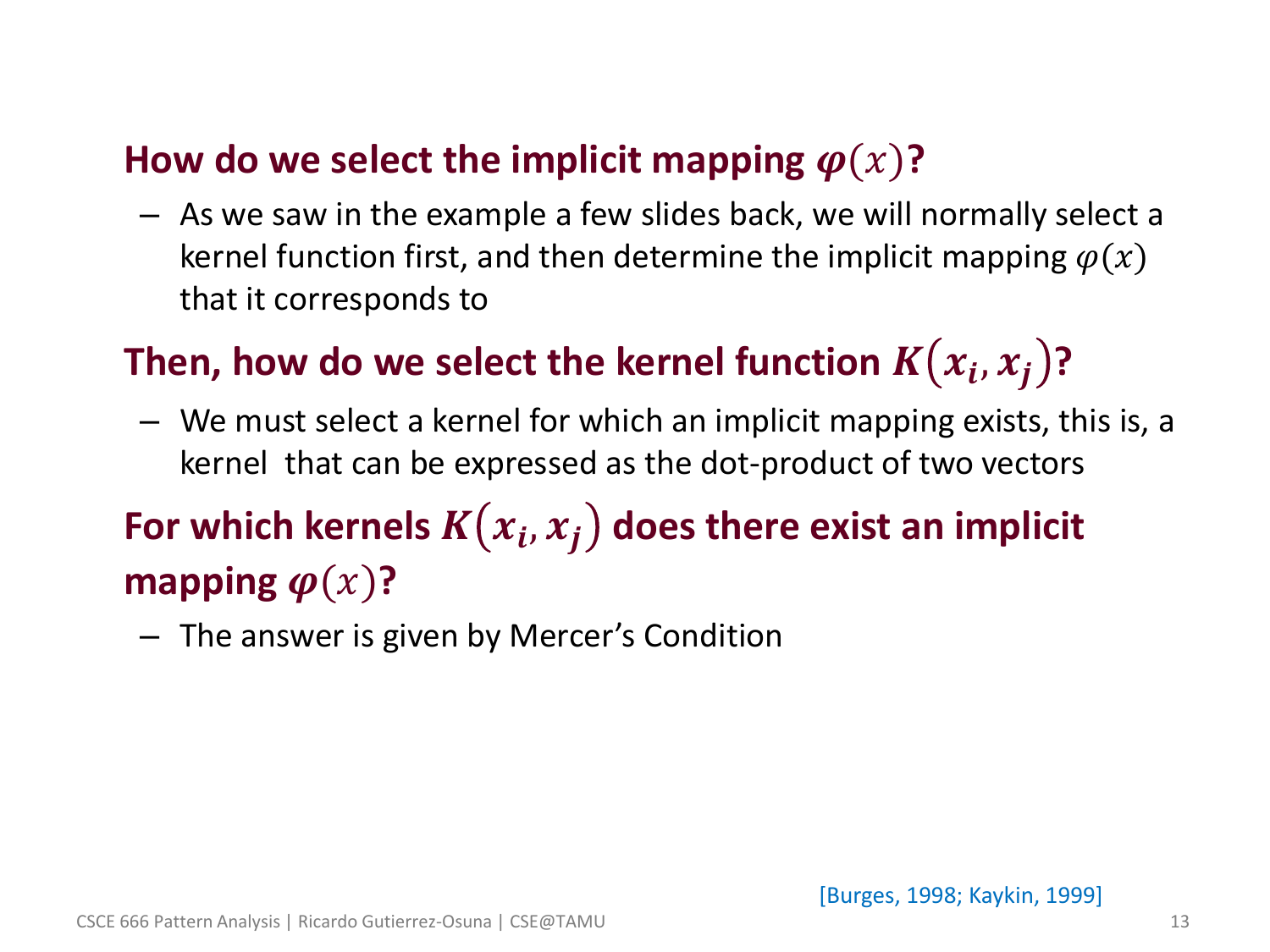## **Mercer's Condition**

#### Let  $K(x, x')$  be a continuous symmetric kernel that is defined in the **closed interval**  $a \leq x \leq b$

– The kernel can be expanded in the series:

$$
K(x, x') = \sum_{i=1}^{\infty} \lambda_i \varphi_i(x) \varphi_i(x')
$$

- Strictly speaking, the space where  $\varphi(x)$  resides is a Hilbert space, a "generalization" of an Euclidean space where the inner product can be any inner product, not just the scalar dot product [Burges, 1998]
- With positive coefficients  $\lambda_i > 0$   $\forall i$
- For this expansion to be valid and for it to converge absolutely and uniformly, it is necessary and sufficient that the condition

$$
\int_{a}^{b} \int_{a}^{b} K(x, x') \psi(x) \psi(x') dx dx' \ge 0
$$

- holds for all  $ψ(·)$  for which  $\int_a^b ψ^2(x)dx \leq ∞$ 
	- The functions  $\varphi_i(x)$  are called eigenfunctions of the expansion, and the numbers  $\lambda_i$  are the eigenvalues. The fact that all of the eigenvalues are positive means that the kernel is positive definite
- Notice that the dimensionality of the implicit space can be infinitely large
- Mercer's Condition only tells us whether a kernel is actually an inner-product kernel, but it does not tell us how to construct the functions  $\varphi_i(x)$  for the expansion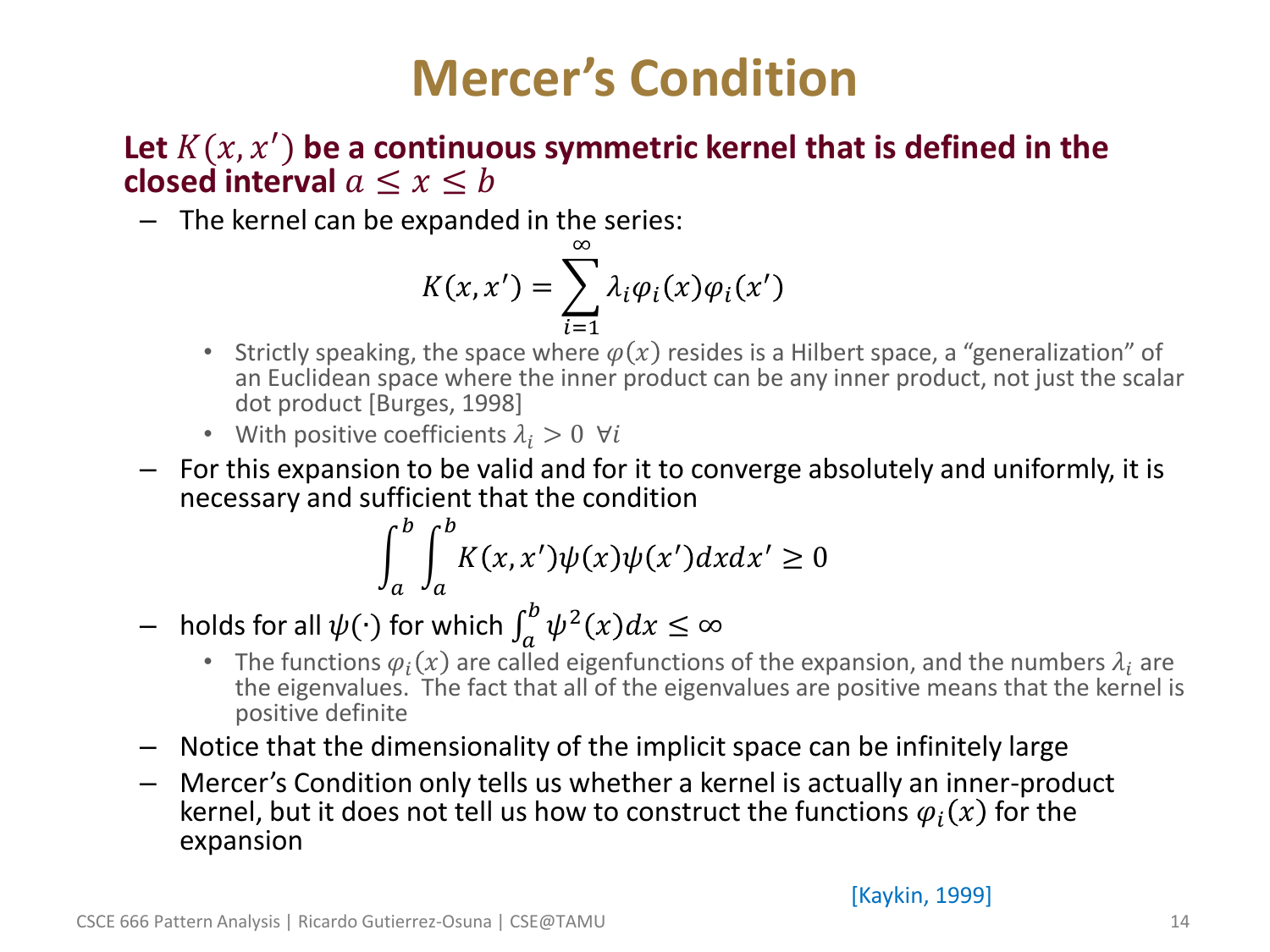### • **Which kernels meet Mercer's condition?**

– Polynomial kernels

$$
K(x, x') = (x^T x' + 1)^p
$$

- The degree of the polynomial is a user-specified parameter
- Radial basis function kernels

$$
K(x, x') = \exp\left(-\frac{1}{2\sigma^2}||x - x'||^2\right)
$$

- The width  $\sigma$  is a user-specified parameter, but the number of radial basis functions and their centers are determined automatically by the number of support vectors and their values
- Two-layer perceptron

$$
K(x, x') = \tanh(\beta_0 x^T x' + \beta_1)
$$

- The number of hidden neurons and their weight vectors are determined automatically by the number of support vectors and their values, respectively. The H-O weights are the Lagrange multipliers  $\alpha_i$
- However, this kernel will only meet Mercer's condition for certain values of  $\beta_0$  and  $\beta_1$

[Burges, 1998; Kaykin, 1999]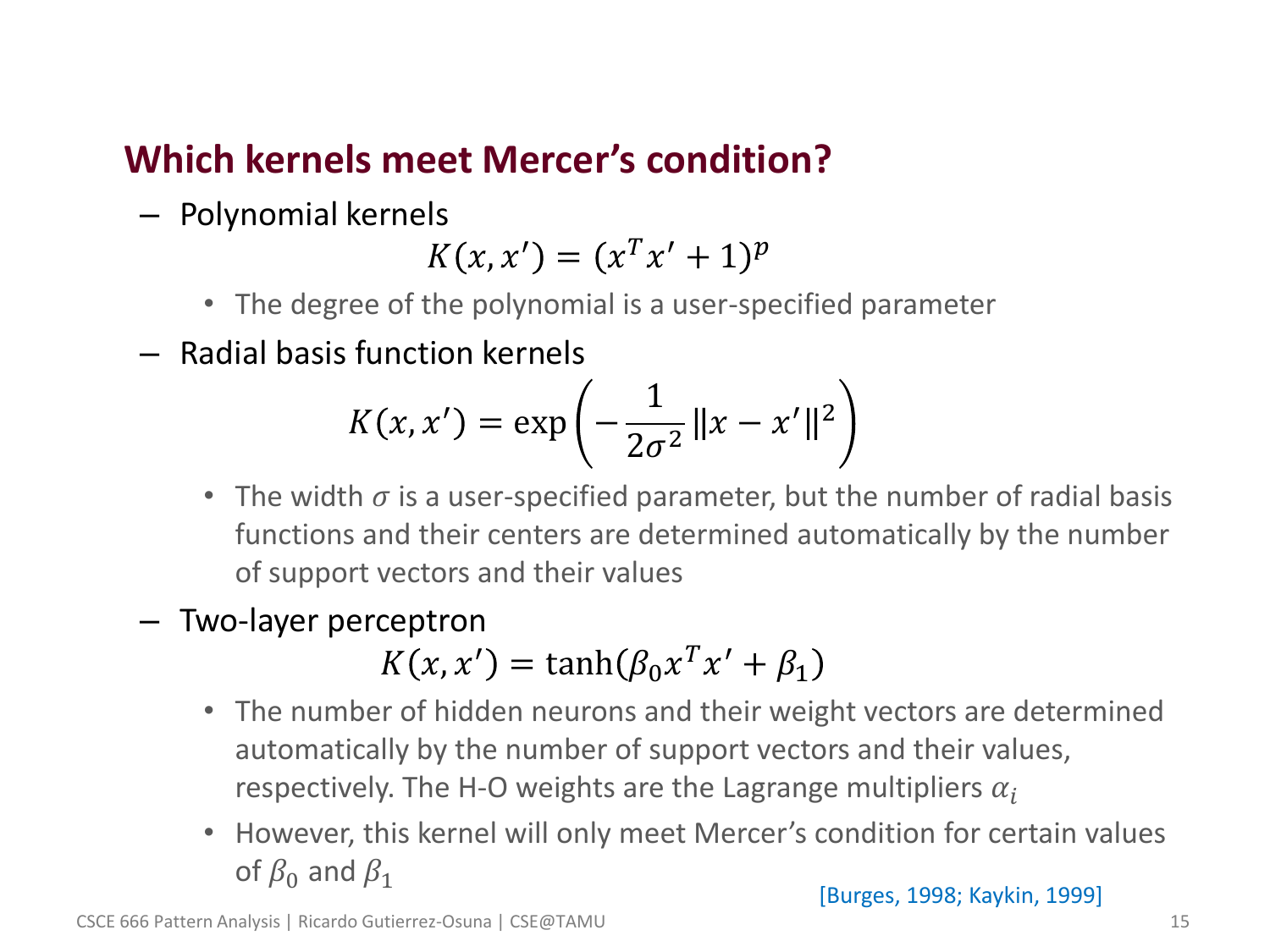## **Architecture of an SVM**



[Kaykin, 1999]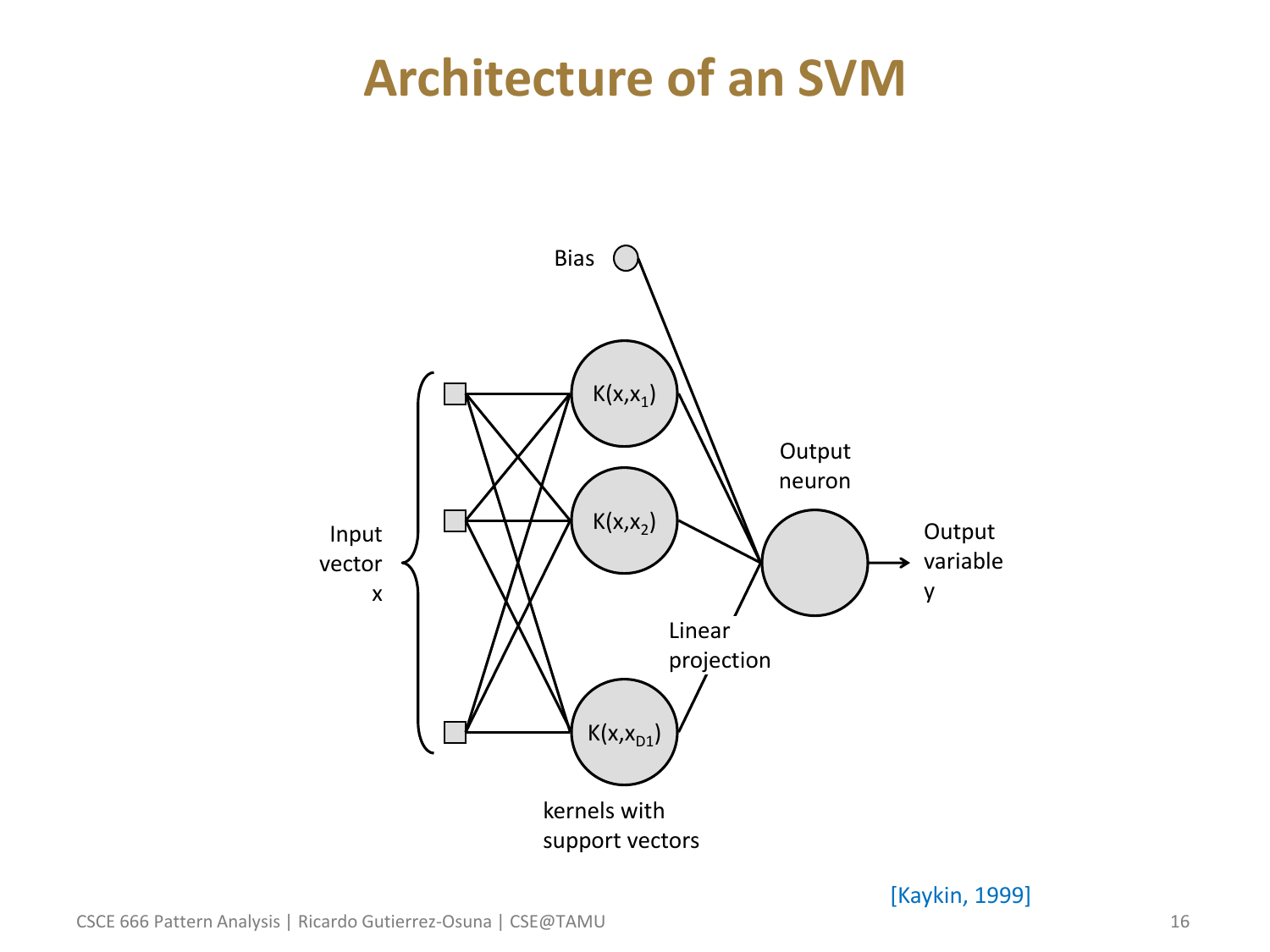## **Numerical example**

#### • **To illustrate the operation of a non-linear SVM we will solve the classical XOR problem**

- Dataset
	- Class 1:  $x_1 = (-1, -1)$ ,  $x_4 = (+1, +1)$
	- Class 2:  $x_2 = (-1, +1)$ ,  $x_3 = (+1, -1)$
- Kernel function
	- Polynomial of order 2:  $K(x, x') = (x^T x' + 1)^2$

### • **Solution**

– The implicit mapping can be shown to be 5-dimensional

$$
\varphi(x) = \begin{bmatrix} 1 & \sqrt{2}x_{i,1} & \sqrt{2}x_{i,2} & \sqrt{2}x_{i,1}x_{i,2} & x_{i,1}^2 & x_{i,2}^2 \end{bmatrix}^T
$$

- $-$  To achieve linear separability, we will use  $C = \infty$
- The objective function for the dual problem becomes

$$
L_D(\alpha) = \alpha_1 + \alpha_2 + \alpha_3 + \alpha_4 - \frac{1}{2} \sum_{i=1}^4 \sum_{j=1}^4 \alpha_i \alpha_j y_i y_j k_{ij}
$$

• subject to the constraints 
$$
\begin{cases} \sum_{i=1}^{N} \alpha_i y_i = 0\\ 0 \le \alpha_i \le C \quad i = 1 \dots N \end{cases}
$$

[Cherkassky and Mulier, 1998; Haykin, 1999]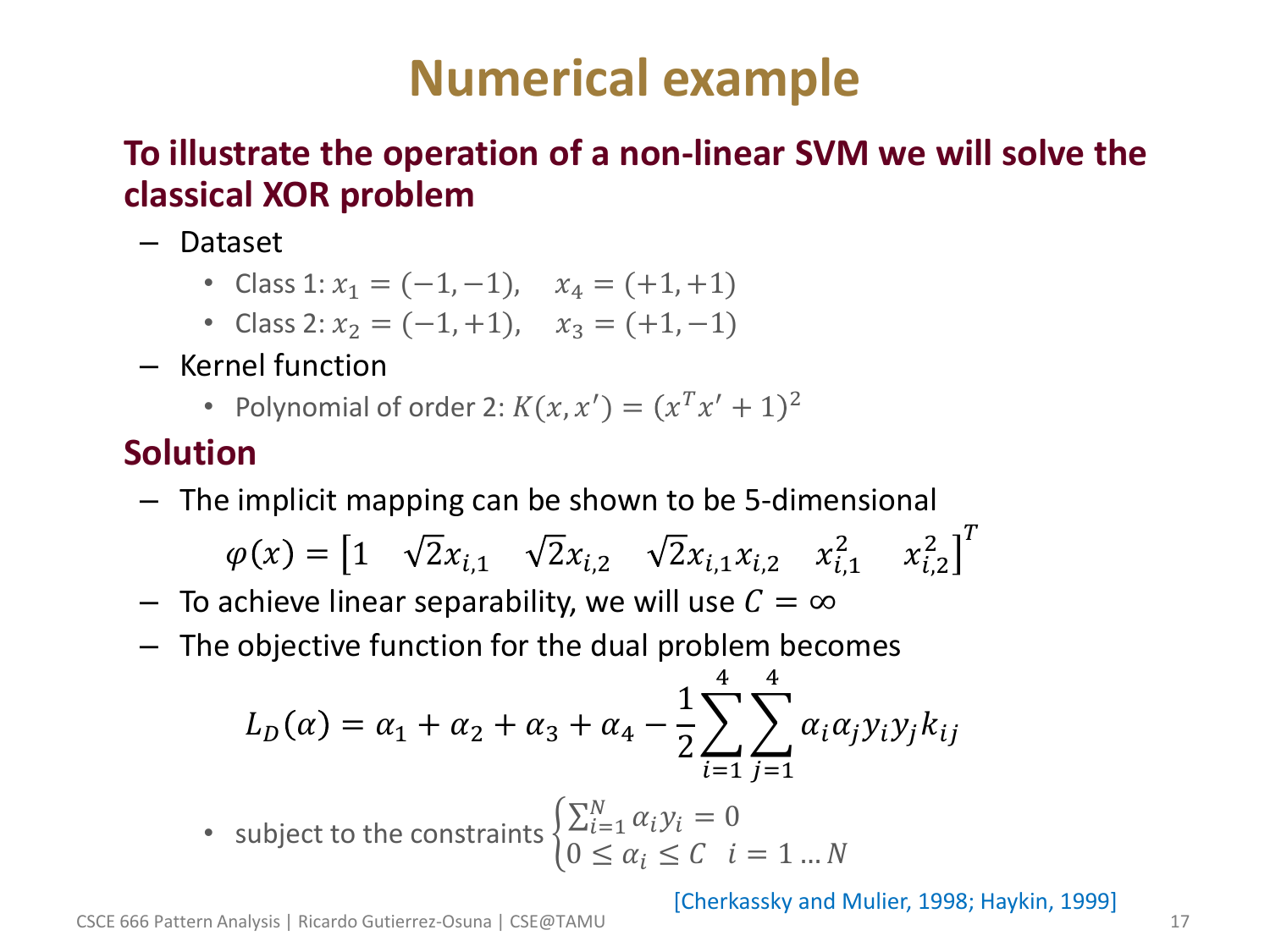– where the inner product is represented as a  $4 \times 4$  K matrix

$$
K = \begin{bmatrix} 9 & 1 & 1 & 1 \\ 1 & 9 & 1 & 1 \\ 1 & 1 & 9 & 1 \\ 1 & 1 & 1 & 9 \end{bmatrix}
$$

– Optimizing with respect to the Lagrange multipliers leads to the following system of equations

$$
9\alpha_1 - \alpha_2 - \alpha_3 + \alpha_4 = 1
$$
  
\n
$$
-\alpha_1 + 9\alpha_2 + \alpha_3 - \alpha_4 = 1
$$
  
\n
$$
-\alpha_1 + \alpha_2 + 9\alpha_3 - \alpha_4 = 1
$$
  
\n
$$
\alpha_1 - \alpha_2 - \alpha_3 + 9\alpha_4 = 1
$$

- whose solution is  $\alpha_1 = \alpha_2 = \alpha_3 = \alpha_4 = 0.125$
- Thus, all data points are support vectors in this case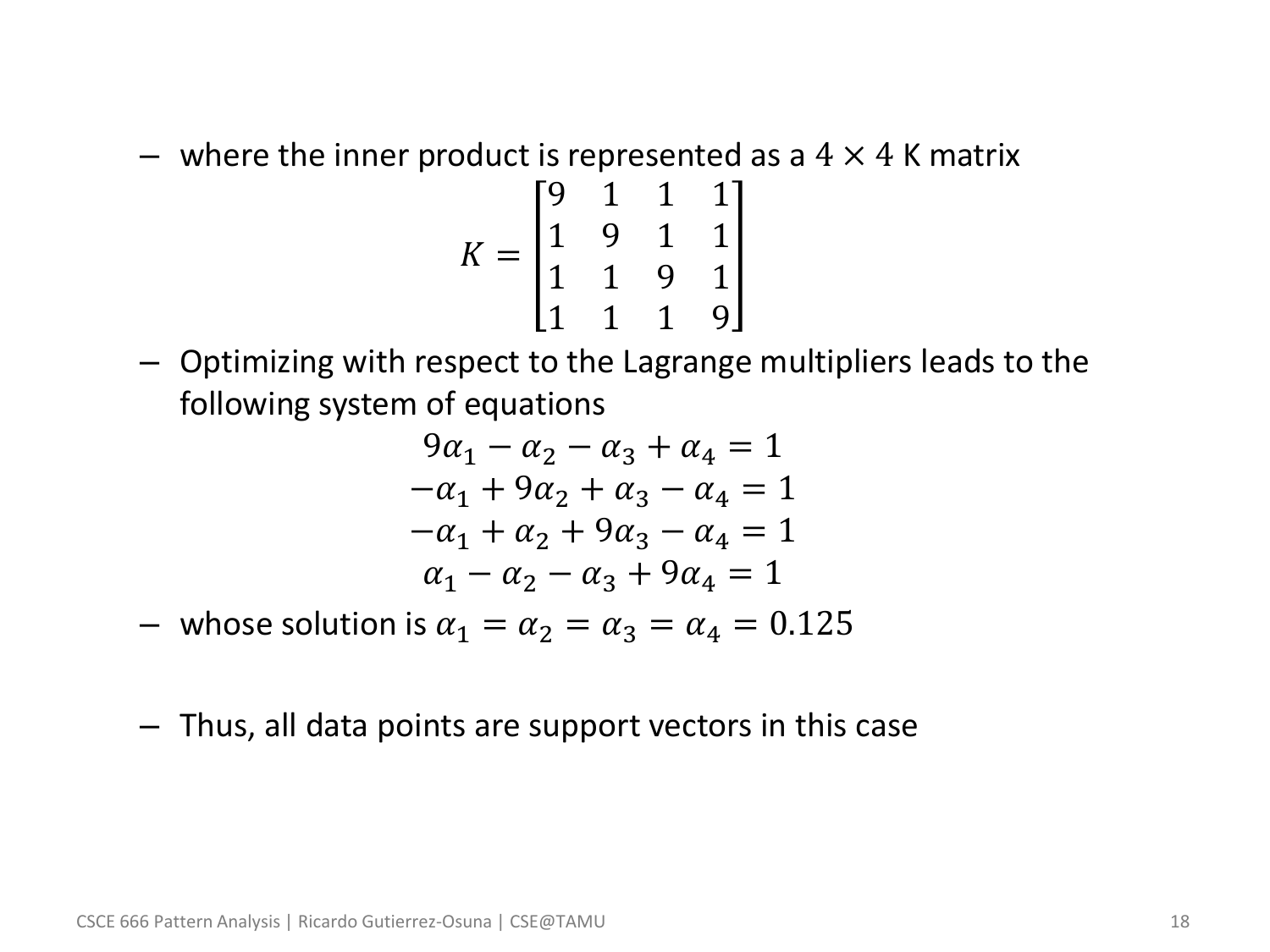– For this simple problem, it is worthwhile to write the decision surface in terms of the polynomial expansion

$$
w = \sum_{i=1}^{1} \alpha_i y_i \varphi(x_i) = [0 \quad 0 \quad 0 \quad 1/\sqrt{2} \quad 0 \quad 0]^T
$$

– resulting in the intuitive non-linear discriminant function

$$
g(x) = \sum_{i=1}^{6} w_i \varphi_i(x) = x_1 x_2
$$

– which has zero empirical error on the XOR training set

 $\mathbf{\Lambda}$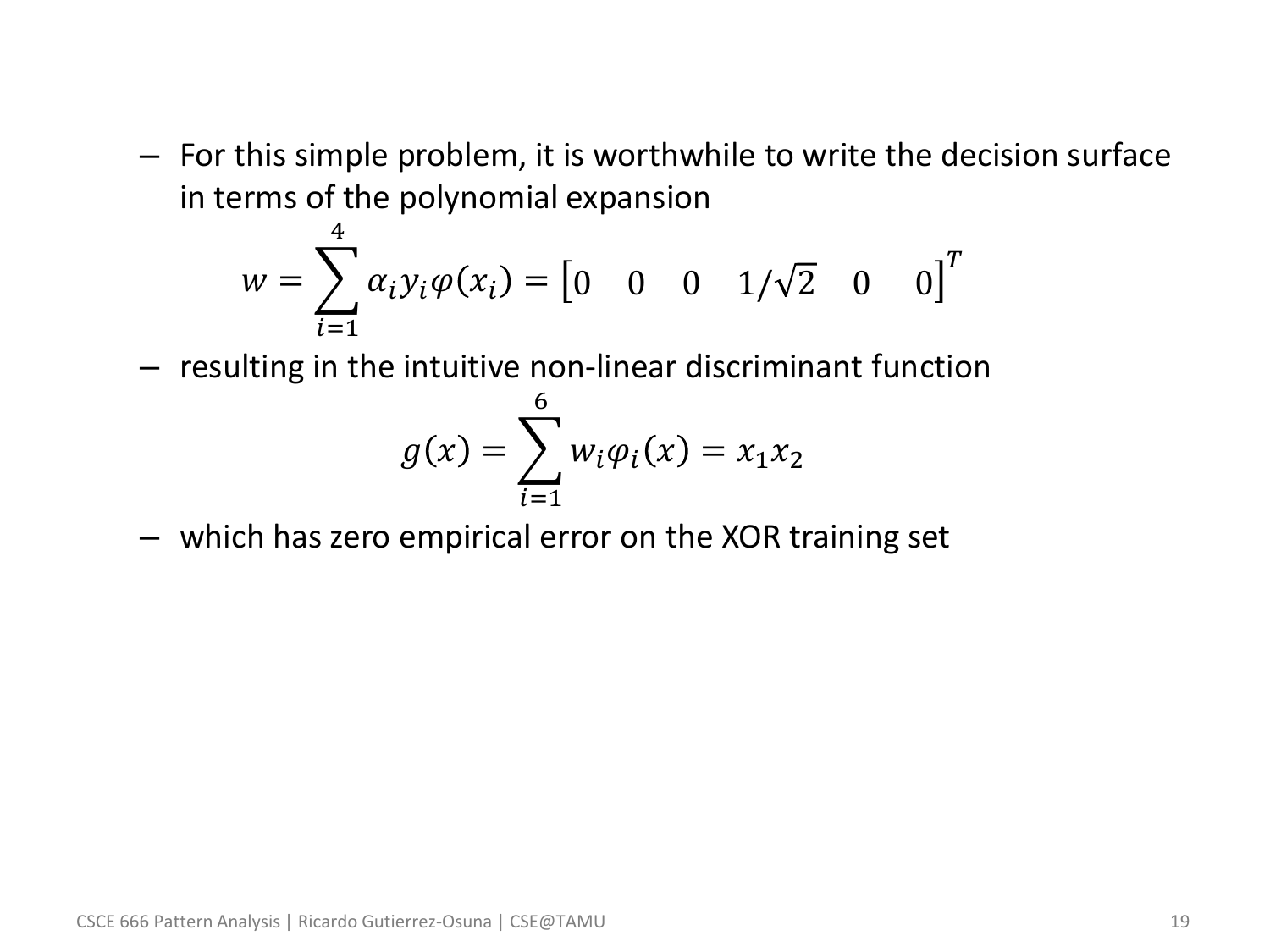#### • **Decision function defined by the SVM**

– Notice that the decision boundaries are non-linear in the original space  $R^2$ , but linear in the implicit space  $R^6$ 

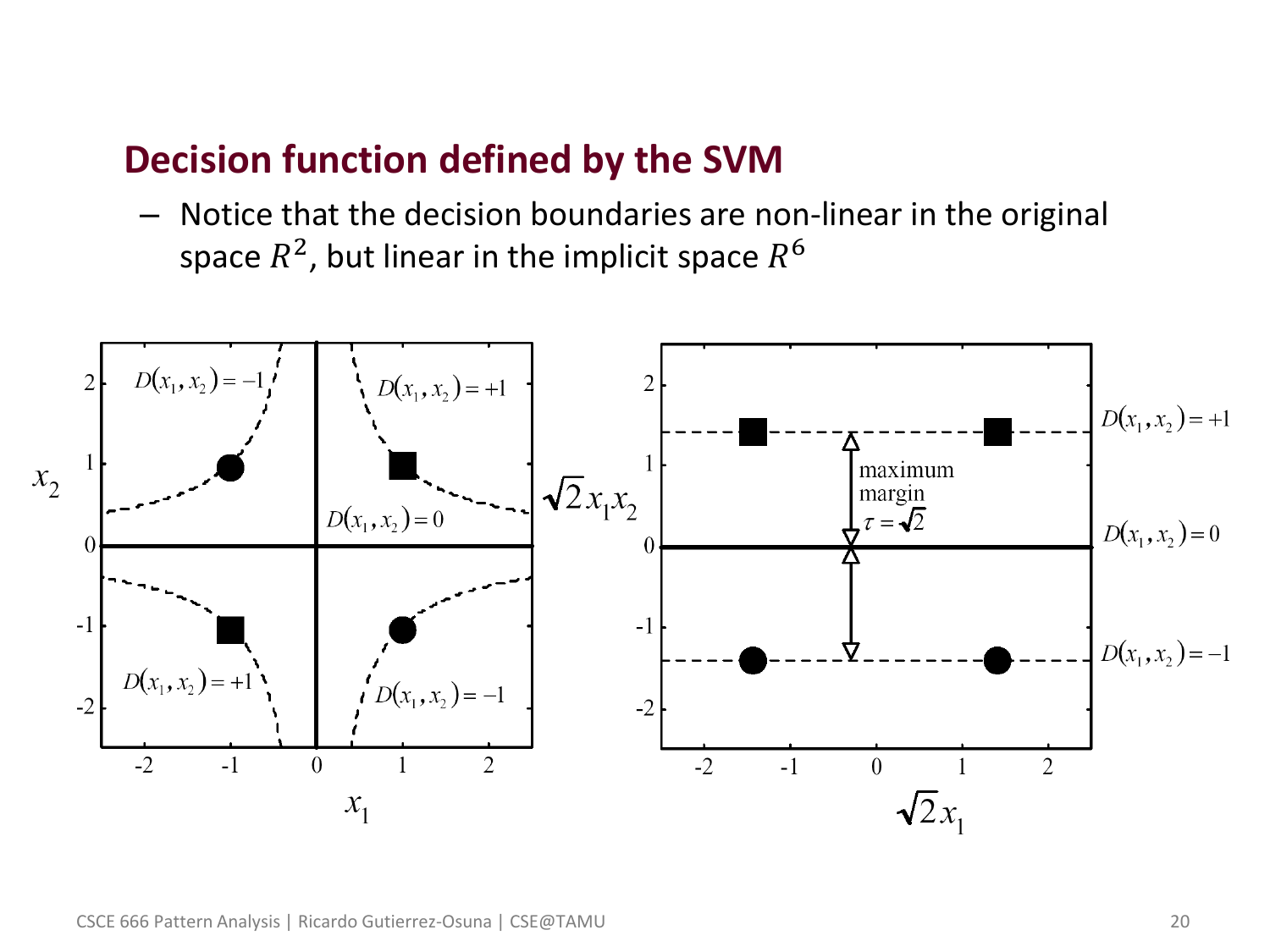## **Optimization techniques for SVMs**

• **SVMs involve the solution of a quadratic programming (QP) problem**

$$
J(\alpha) = 1^T \alpha - \frac{1}{2} \alpha^T H \alpha
$$
  
- where  $H_{ij} = y_i y_j K(x_i, x_j)$ , s.t. 
$$
\begin{cases} \sum_{i=1}^N \alpha_i y_i = 0\\ 0 \le \alpha_i \le C \quad i = 1 \dots N \end{cases}
$$

### • **Several commercial optimization libraries can be used to solve this dual QP problem**

– The use of these libraries is, however, limited to small- to medium-size problems (1,000s of examples) since the # elements in the quadratic matrix  $H$  is equal to the square of the number of training examples

## • **A number of alternative optimization procedures have therefore been proposed by the SVM community**

- Chunking
- Decomposition methods
- Sequential Minimal Optimization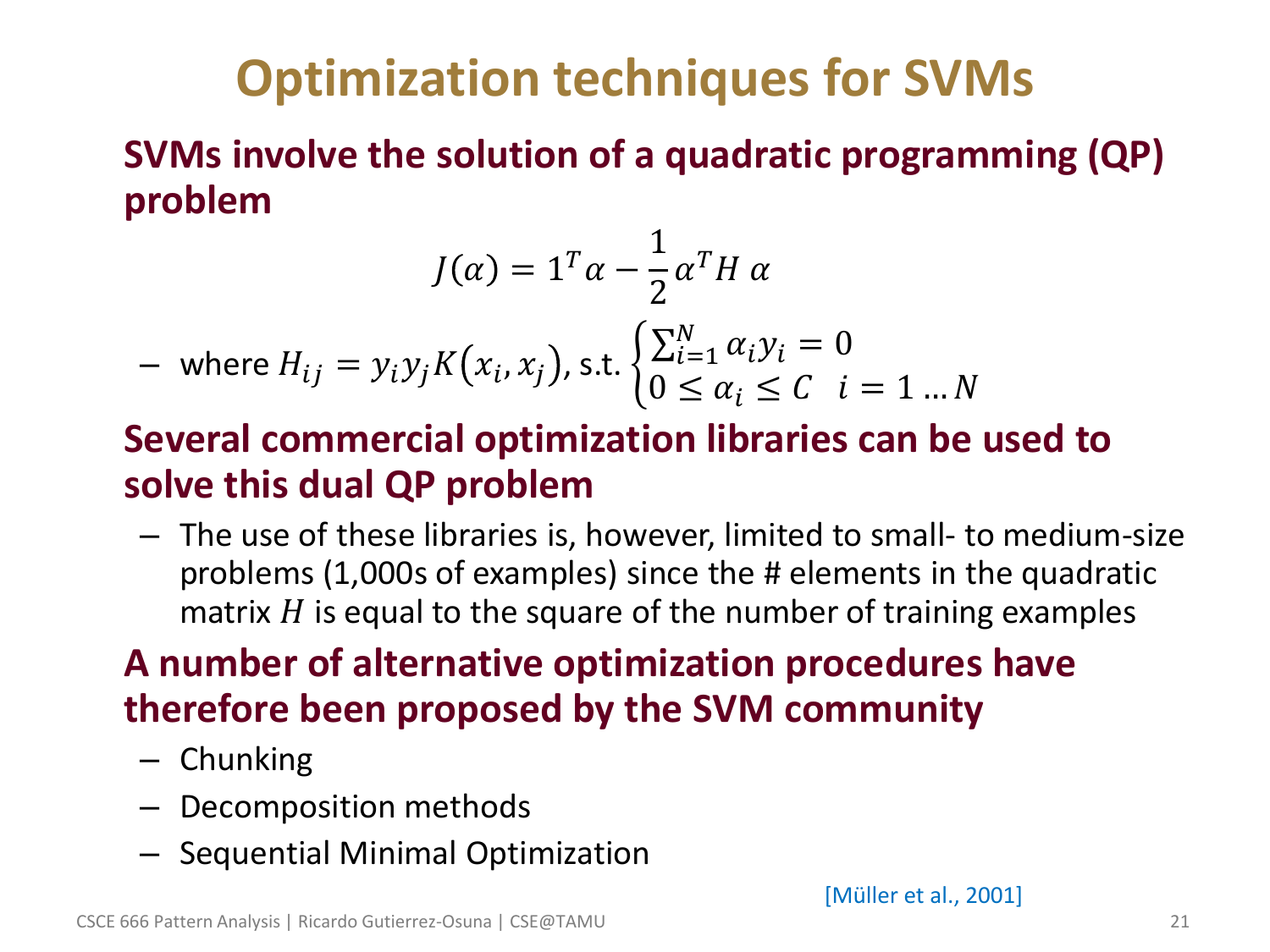## • **Chunking**

- This method is based on two facts
	- Many of the optimal  $\alpha$ s will be zero (or on the upper bound C). The QP solution is independent of these zero parameters, so their corresponding rows and columns in the quadratic matrix can be eliminated
	- In addition, the optimal  $\alpha$ s must meet the KKT condition
- At every step, chunking will solve a problem containing all the nonzero  $\alpha$ s plus some of the  $\alpha$ s that violate the KKT condition
- The size of the problem varies with every iteration, but is finally equal to the number of support vectors
- However, chunking is still limited by the maximum number of support vectors that fit in memory
- In addition, chunking requires an inner QP optimizer to solve each of the smaller problems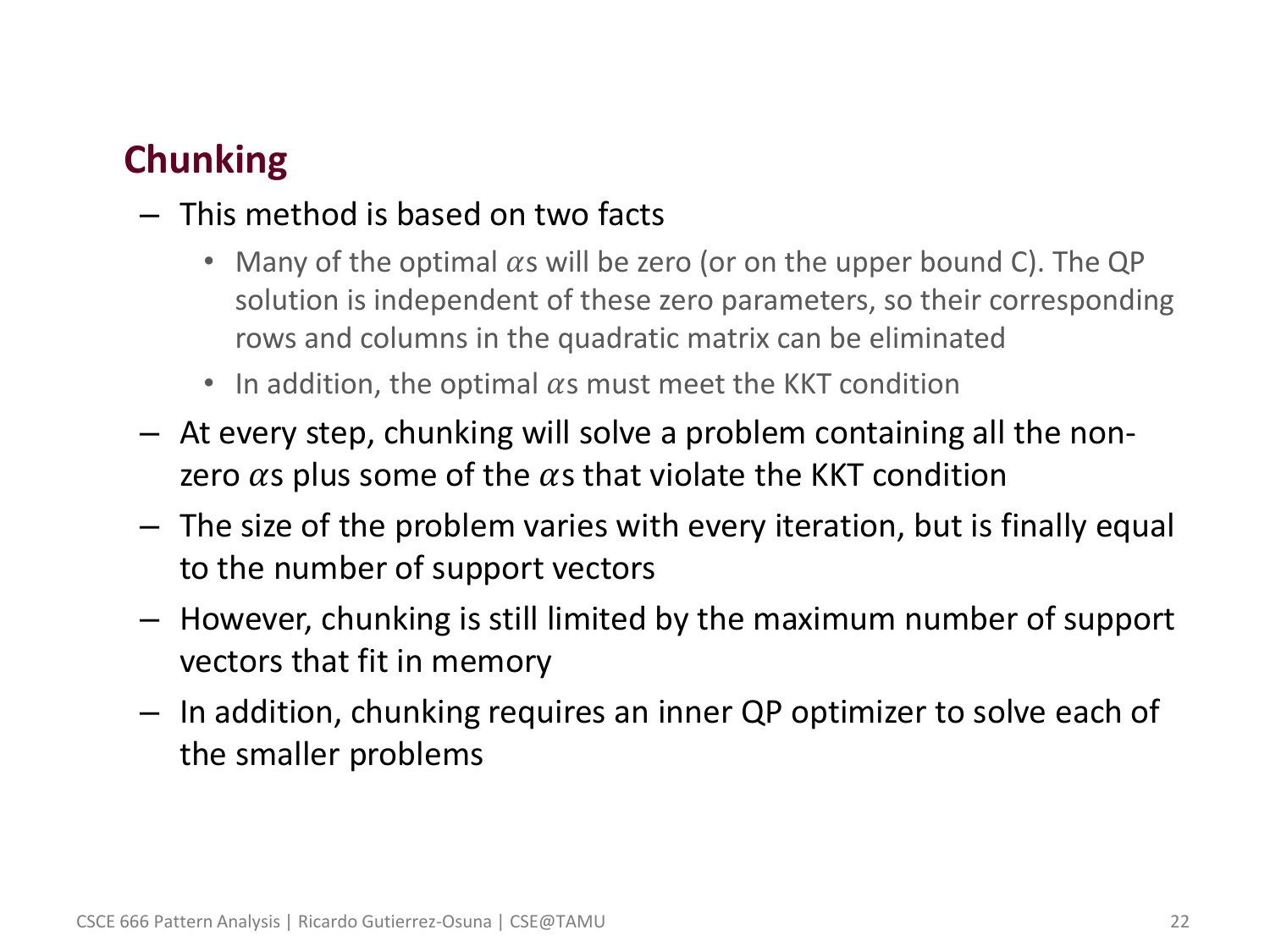### • **Decomposition methods**

- Decomposition methods are similar to chunking in concept, except for the size of the sub-problems is always fixed
- These methods are based on the fact that a sequence of QPs which contain at least one sample violating the KKT conditions will eventually converge to an optimal solution
- The original algorithm suggests adding and removing one example at every step, but this leads to very slow convergence
- Practical implementations use various heuristics to add or remove multiple examples at a time
- Decomposition methods still require an inner QP solver for the subproblems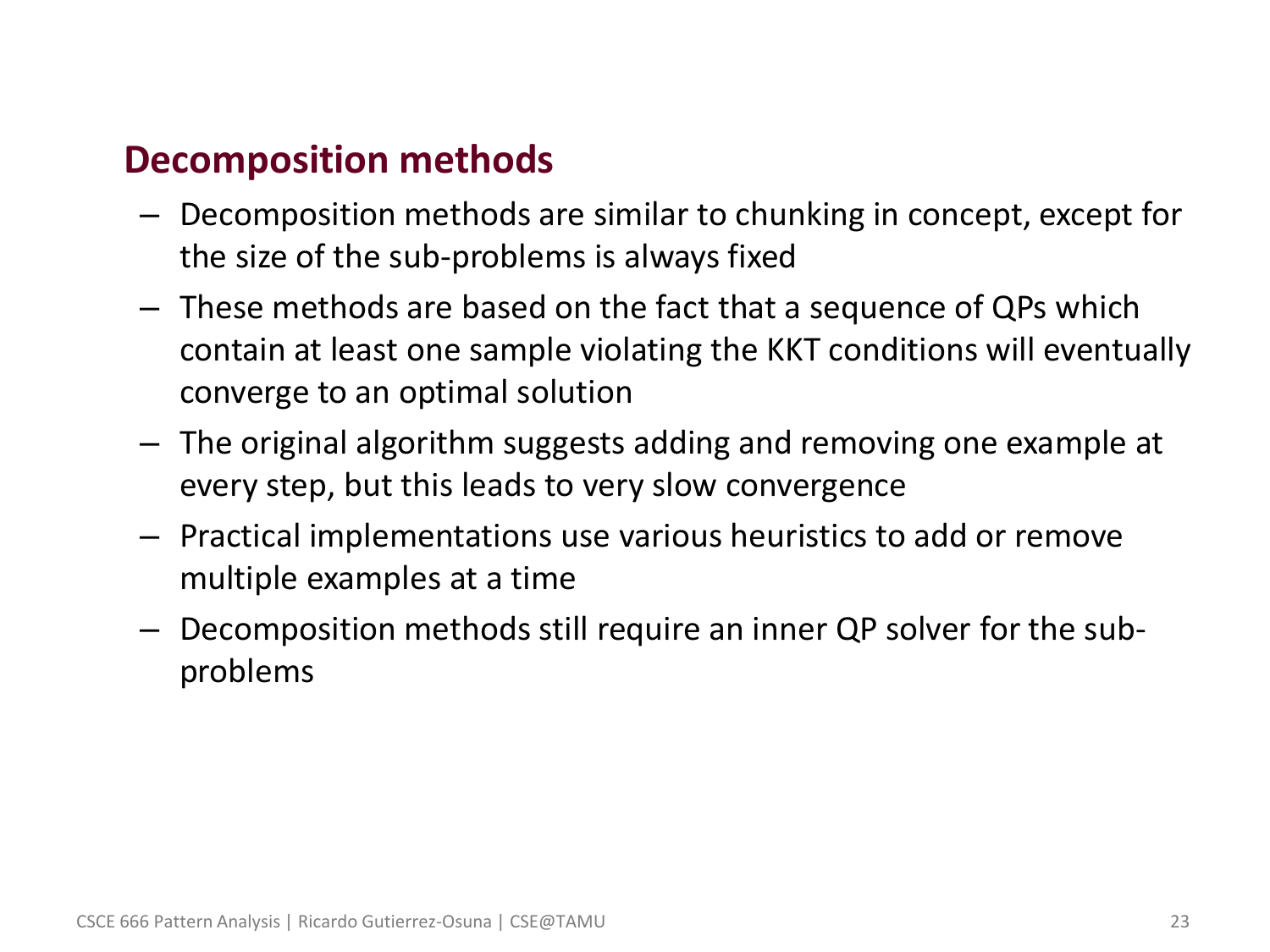### • **Sequential Minimal Optimization (SMO)**

- This algorithm represents the extreme case of a decomposition method: at every iteration SMO solves a QP problem of size TWO. This has two advantages
	- A QP problem of size two can be solved analytically; no QP solver is required
	- No extra matrix storage is required
- The main problem in SMO is how to choose a good pair of variables to optimize at every iteration. This is accomplished with a number of heuristics
- The implementation of SMO is straightforward, and the pseudo-code is even available [Platt, 1999]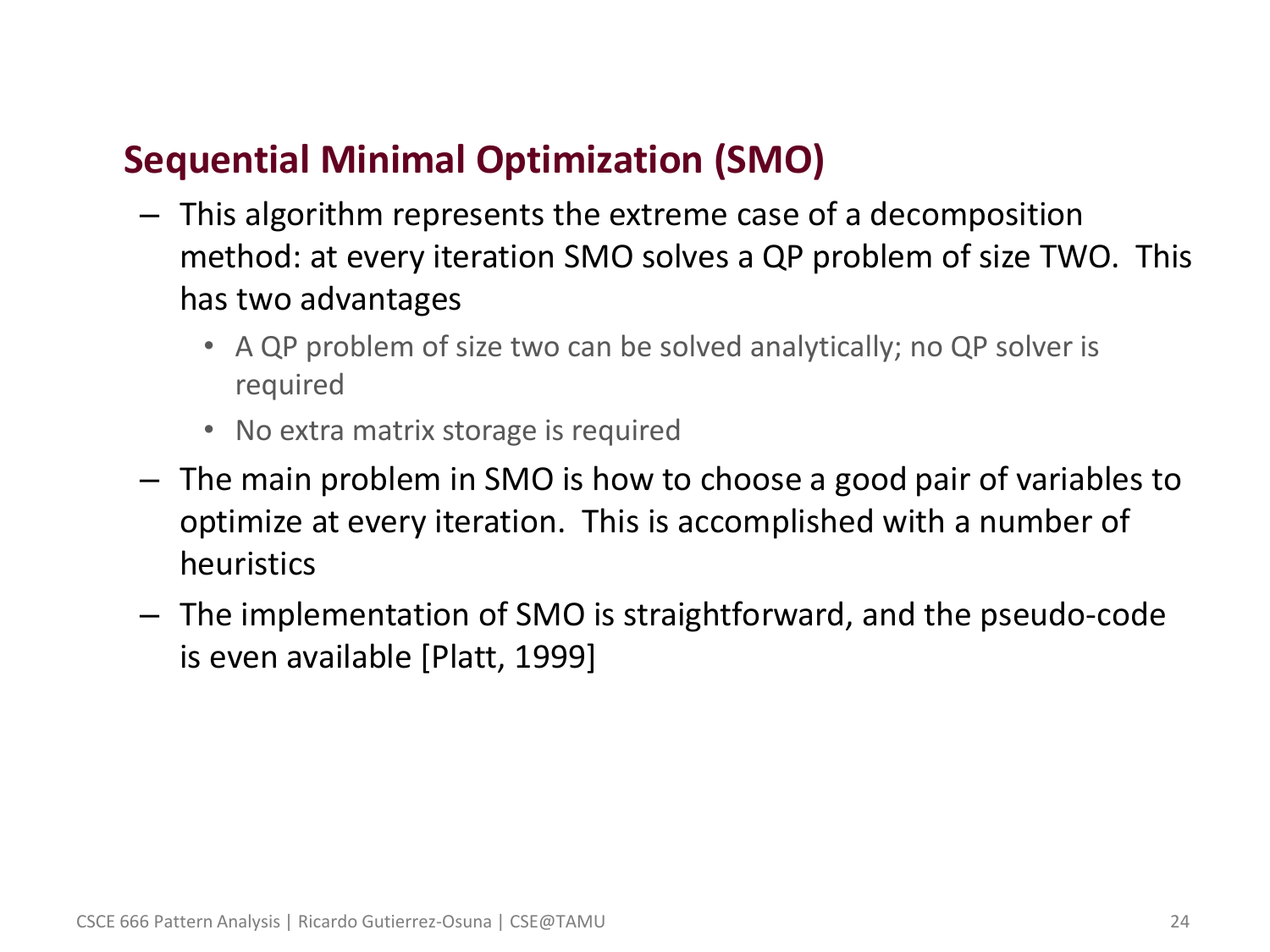## **SVM regression**

### • **SVM extensions for regression are also available**

- SVM regression uses an  $\epsilon$ -insensitive loss function
- Geometrically, this can be thought of as fitting a tube of width  $2\epsilon$  to the data
- The primal minimization problem is

minimize  $J(w,\xi,\xi^*)=\frac{1}{2}$  $\frac{1}{2}||w||^2 + C \sum_{i=1}^N (\xi_i + \xi_i^*)$  $i=1$ 

subject to 
$$
\begin{cases} (w^T x_i + b) - y_i \le \epsilon + \xi_i \\ y_i - (w^T x_i + b) \le \epsilon + \xi_i^* \\ \xi_i, \xi_i^* \ge 0 \end{cases}
$$

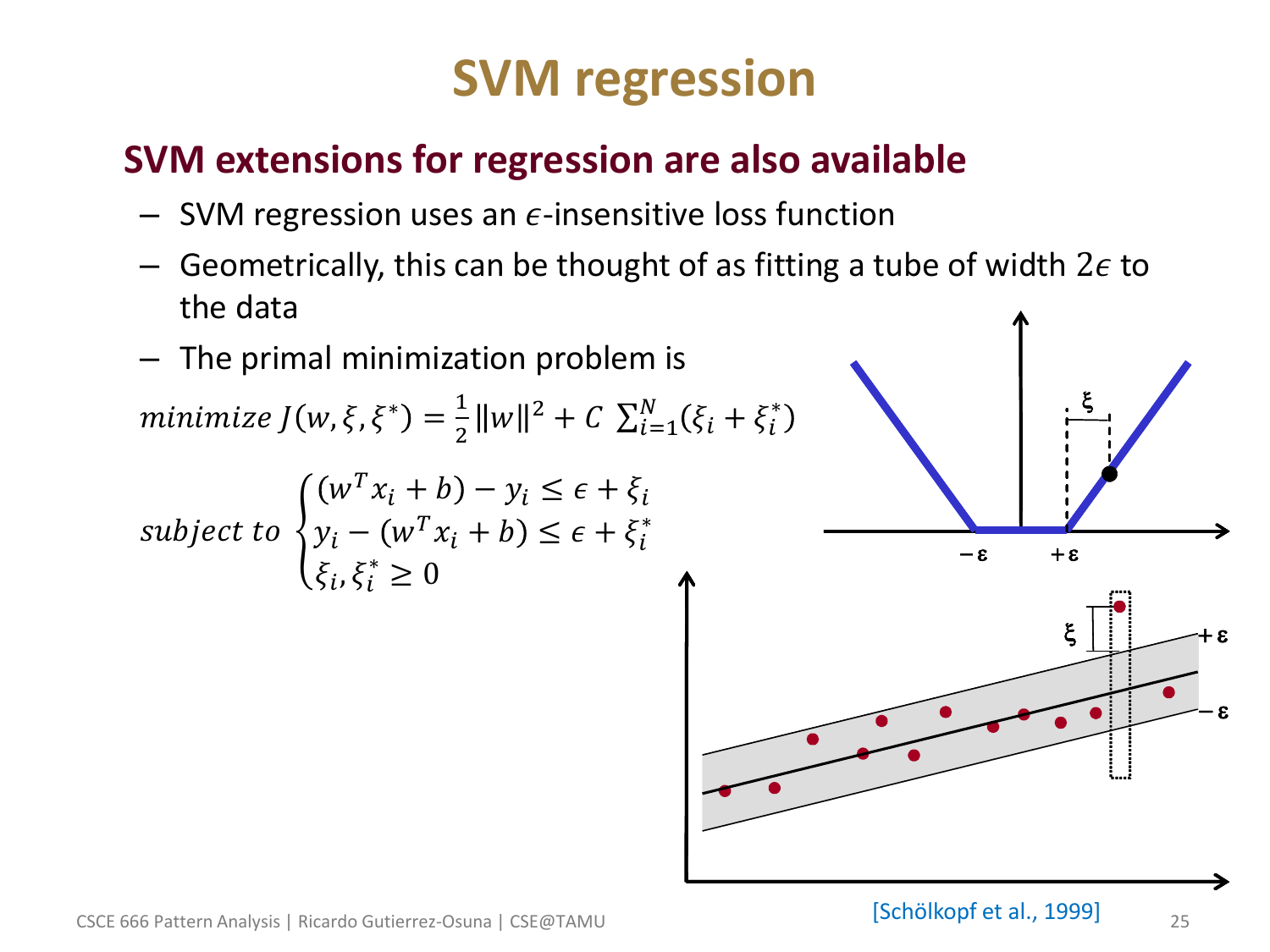# **Kernel PCA**

### • **SMVs can also be used to perform non-linear PCA**

- In this case, the problem involves the computation of eigenvectors and eigenvalues of the SVM Kernel matrix  $K\big(x_i, x_j\big) = \big\langle \varphi(x_i), \varphi\big(x_j\big) \big\rangle$
- Because Kernel PCA is implicitly performed in a high-dimensional feature space, it can extract more features that those available in the original feature space (see example below)
- Similarly, SMV extensions to Fisher's LDA are also available



*First 8 non-linear principal components from a 2-dimensional dataset (from [Schölkopf et al., 1996])*

CSCE 666 Pattern Analysis | Ricardo Gutierrez-Osuna | CSE@TAMU 26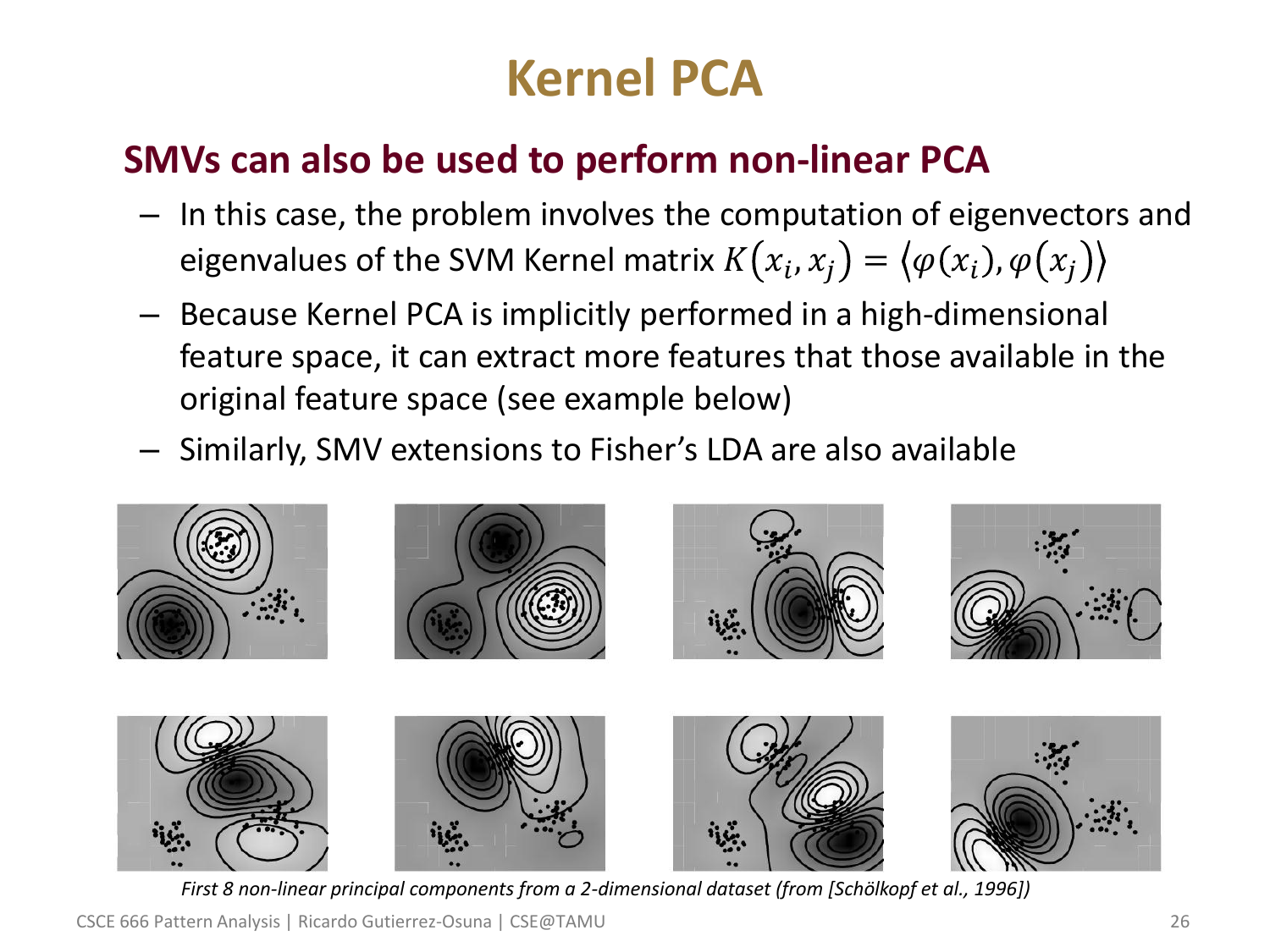## **Discussion**

### • **Advantages of SVMs**

- There are no local minima, because the solution is a QP problem
- The optimal solution can be found in polynomial time
- Few model parameters to select: the penalty term C, the kernel function and parameters (e.g., spread  $\sigma$  in the case of RBF kernels)
- Final results are stable and repeatable (e.g., no random initial weights)
- SVM solution is sparse; it only involves the support vectors
- SVMs represent a general methodology for many PR problems: classification, regression, feature extraction, clustering, novelty detection, etc.
- SVMs rely on elegant and principled learning methods
- SVMs provide a method to control complexity independently of dimensionality
- SVMs have been shown (theoretically and empirically) to have excellent generalization capabilities